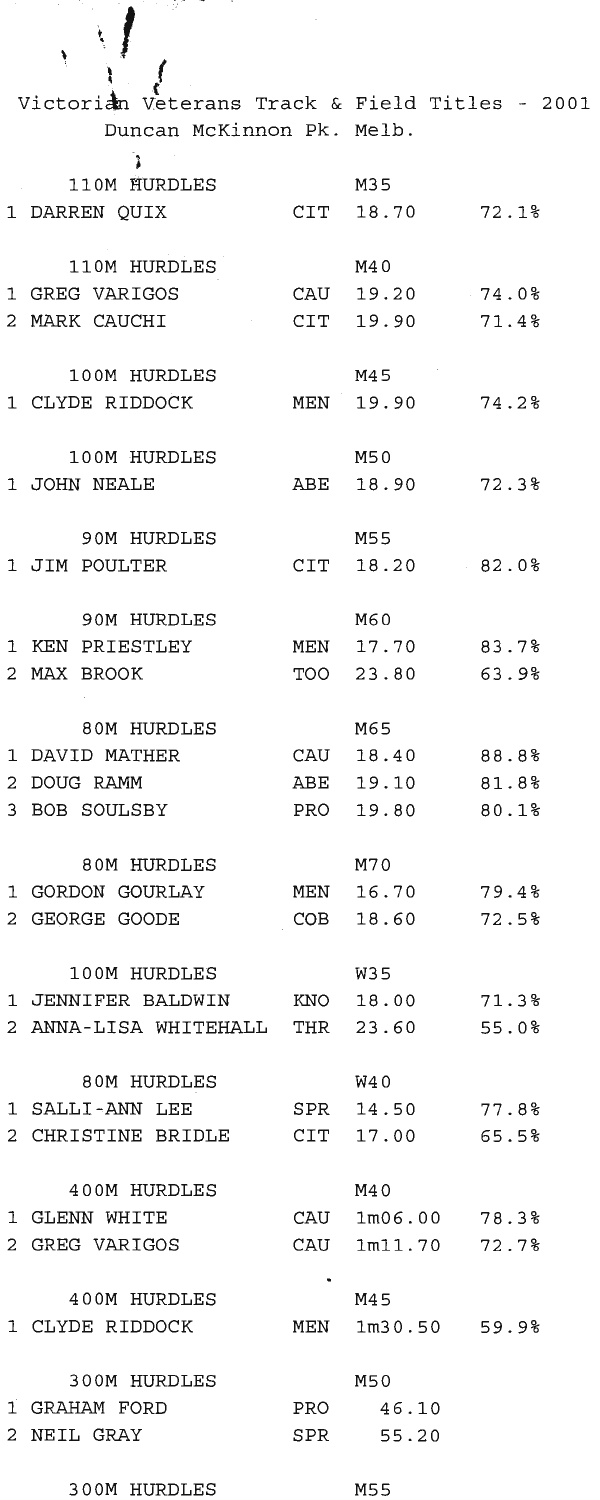|   | 1 RICHARD TREMBATH | DON  | 47.40           |       |
|---|--------------------|------|-----------------|-------|
|   | 2 TREVOR PEARCE    |      | CRO 56.90       |       |
|   |                    |      |                 |       |
|   | 300M HURDLES       |      | M60             |       |
|   | 1 MIKE HALL        | SPR  | 53.10 80.8%     |       |
|   | 2 TONY BRADFORD    | ABE  | 59.60           | 71.1% |
|   |                    |      |                 |       |
|   | 3 MAX BROOK        | TOO  | 1m02.10 70.8%   |       |
|   |                    |      |                 |       |
|   | 300M HURDLES       |      | M65             |       |
|   | 1 DOUG RAMM        | ABE  | 1m12.90 61.98   |       |
|   |                    |      |                 |       |
|   | 300M HURDLES       |      | M70             |       |
|   | 1 LEO COFFEY       |      | GIP 57.60       | 84.0% |
|   | 2 WYVERN BURKE     | EB   | 1m03.40         | 75.1% |
|   | 3 GORDON GOURLAY   | MEN  | 1m03.60         | 77.3% |
|   | 4 GEORGE GOODE     | COB  | 1m09.90         | 71.4% |
|   |                    |      |                 |       |
|   | 400M HURDLES       |      | W35             |       |
|   | 1 JENNIFER BALDWIN | KNO  | $1m13.50$ 74.6% |       |
|   |                    |      |                 |       |
|   | 100 M SPRINT       |      | M30             |       |
|   |                    |      |                 | 82.0% |
|   | 1 STUART TOPLIS    | GEE  | 12.10           |       |
|   |                    |      |                 |       |
|   | 100 M SPRINT       |      | M35             |       |
|   | 1 MARK THOMAS      | FRA  | 11.80           | 86.4% |
|   | 2 BRETT CURRIE     | MEN  | 12.70           | 80.7% |
|   | 3 TONY O'SHEA      | FRA  | 12.90           | 79.0% |
|   |                    |      |                 |       |
|   | 100 M SPRINT       |      | M4 0            |       |
|   | 1 GLENN WHITE      | CAU  | 11.60           | 90.2% |
|   | 2 PETER TUCKETT    | FRA  | 11.90           | 87.4% |
|   | 3 COLIN FLOWERS    | PRO  | 12.60           | 84.2% |
|   | 4 GARY ANSTIS      | LV   | 13.10           | 80.4% |
|   |                    |      |                 |       |
|   | 100 M SPRINT       |      | M45             |       |
| 1 | PAUL TURNER        | GEE. | 11.70           | 92.4% |
| 2 | IVOR CORNEILSE     | KNO  | 12.50           | 86.0% |
| 3 | ROD JELLETT        | DON  | 13.00           | 83.7% |
|   | GORDON STEPHEN     | EB   | 13.70           | 78.9% |
| 4 |                    |      |                 |       |
|   | 5 GARRY ROBINSON   | ALT  | 13.80           | 79.5% |
|   |                    |      |                 |       |
|   | 100 M SPRINT       |      | M50             |       |
|   | 1 ALAN SINCLAIR    | DON  | 12.10           | 91.8% |
| 2 | GRAHAM FORD        | PRO  | 12.30           | 90.3% |
| 3 | STEPHEN BAIRD      | PRO  | 12.90           | 85.5% |
|   | 4 RON ROACH        | FRA  | 13.40           | 82.3% |
|   | 5 JOHN NEALE       | ABE  | 20.50           | 54.2% |
|   |                    |      |                 |       |
|   | 100 M SPRINT       |      | M55             |       |
| 1 | KEITH HOWDEN       | COL  | 12.10           | 94.3% |
| 2 | BOB WISHART        | MEN  | 12.30           | 95.2% |
| 3 | GRAEME RICHARDS    | FRA  | 12.60           | 90.5% |
| 4 | ROSS KENT          | MEN  | 12.60           | 93.0% |
|   |                    |      |                 |       |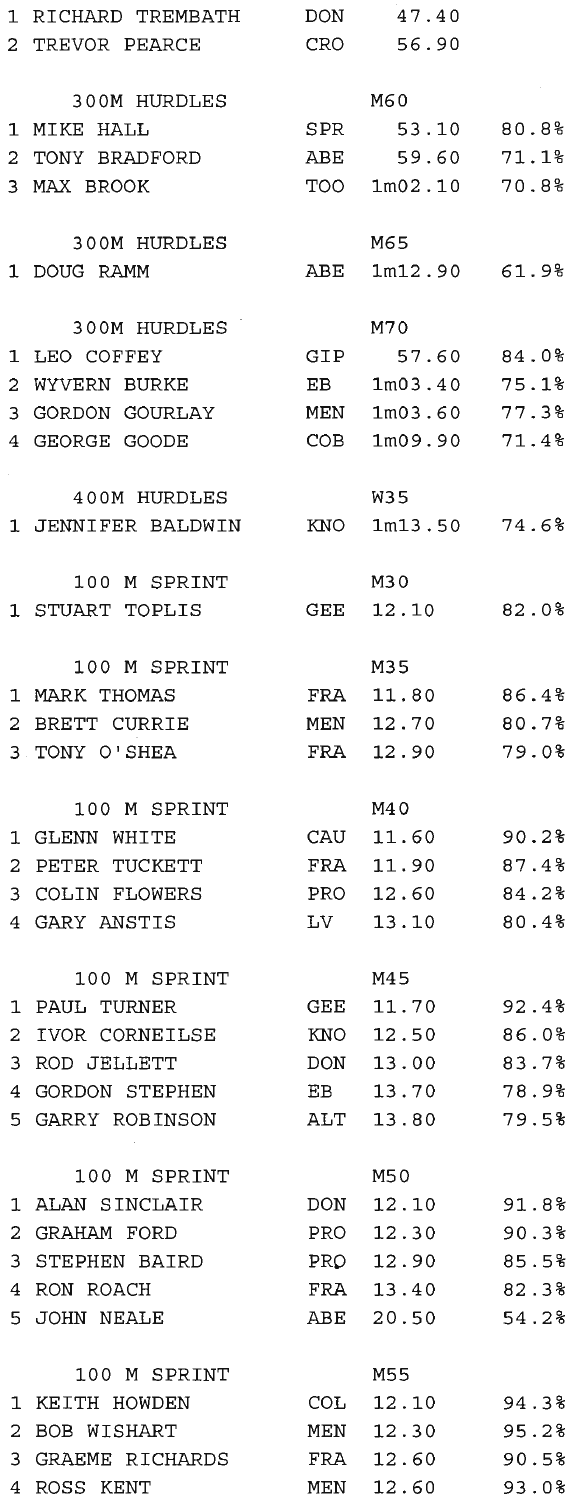| 5               | BRIAN TAIT                         | EB             | 13.40           | 87.4% |
|-----------------|------------------------------------|----------------|-----------------|-------|
|                 | 6 ANDREW FRASER                    | EB             | 13.70           | 85.5% |
|                 | 7 MYER VORCHHEIMER                 | CAU            | 14.00           | 82.0% |
|                 |                                    |                |                 |       |
|                 | 100 M SPRINT                       |                | M60             |       |
| 1               | COL BURNETT                        | $\mathtt{CIT}$ | 12.80           | 92.9% |
| 2               | GRAEME NODEN                       | MEN            | 13.10           | 92.2% |
| 3               | IAN MacARTHUR                      | FRA            | 13.60           | 86.8% |
|                 | 4 TONY BRADFORD                    | ABE            | 14.10           | 84.3% |
|                 |                                    |                |                 |       |
|                 | 100 M SPRINT                       |                | M65             |       |
| 1               | KEVIN MARION                       | CIT            | 14.00           | 87.6% |
| 2               | JOHN HOWES                         | ABE            | 14.10           | 87.0% |
| 3               | DAVID MATHER                       | CAU            | 14.20           | 89.5% |
| $4\overline{ }$ | LEO CHARLES                        | CAU            | 14.40           | 86.6% |
| 5               | LUCAS KAKRIS                       | ABE            | 14.80           | 84.3% |
| 6               | <b>BOB SOULSBY</b>                 | PRO            | 15.60           | 80.0% |
| 7               | DOUG RAMM                          | ABE            | 16.10           | 76.8% |
|                 | 8 EDMUND STACK                     | CAU            | 16.80           | 73.6% |
|                 |                                    |                |                 |       |
|                 | 100 M SPRINT                       |                | M70             |       |
| 1               | LEO COFFEY                         | GIP            | 14.40           | 90.0% |
| 2               | WYVERN BURKE                       | EB             | 15.40           | 83.3% |
| 3               | GORDON GOURLAY                     | MEN            | 18.00           | 72.7% |
|                 | 4 KEVIN MCGRATH                    | CAU            | 18.40           | 69.7% |
|                 | 5 JOHN KEMP                        | ALT            | 18.90           | 70.0% |
|                 |                                    |                |                 |       |
|                 | 100 M SPRINT                       |                | M75             |       |
|                 | 1 MICHAEL JOHNSTON                 | MEN            | 15.10           | 93.9% |
|                 | 2 STAN STANKOVIC                   | CIT            | 17.20           | 81.4% |
|                 | 3 WAL RILEY                        | EB             | 22.90           | 61.1% |
|                 |                                    |                |                 |       |
|                 | 100 M SPRINT                       |                | M85             |       |
| 1               | EDDIE GAMBLE                       | MEN            | 22.50           | 68.5% |
|                 | 2 ANDY SMITH                       |                | CAU 23.10 67.9% |       |
|                 |                                    |                |                 |       |
|                 | 100 M SPRINT                       |                | W35             |       |
|                 | 1 STEPHANIE ARMSTRONG CAU          |                | 13.60           | 83.0% |
|                 | 2 LINDA BUTTIGIEG                  | KNO            | 14.80           | 74.6% |
|                 |                                    |                |                 |       |
|                 | 100 M SPRINT                       |                | W4 0            |       |
|                 | 1 BRONWEN LOIZOU                   |                | FRA 12.90       | 88.2% |
| 2               | BARBARA COURTNEY                   | COL            | 13.20           | 88.1% |
|                 | 3 SALLI-ANN LEE                    |                | SPR 13.60       | 86.1% |
|                 | 4 KAREN BLICAVS                    |                | ABE 13.70       | 85.5% |
|                 | 5 CHRISTINE BRIDLE CIT 14.90 78.1% |                |                 |       |
|                 |                                    |                |                 |       |
|                 | 100 M SPRINT                       |                | W45             |       |
|                 | 1 MARGARET TWEEDIE DON             |                | 13.40           | 88.8% |
|                 | 2 VIVIENNE CASH                    | MEN            | 14.70           | 82.8% |
|                 |                                    |                |                 |       |
|                 | 100 M SPRINT                       |                | W50             |       |
|                 | 1 KATHRYN HEAGNEY                  |                | FRA 13.60       | 90.3% |
|                 |                                    |                |                 |       |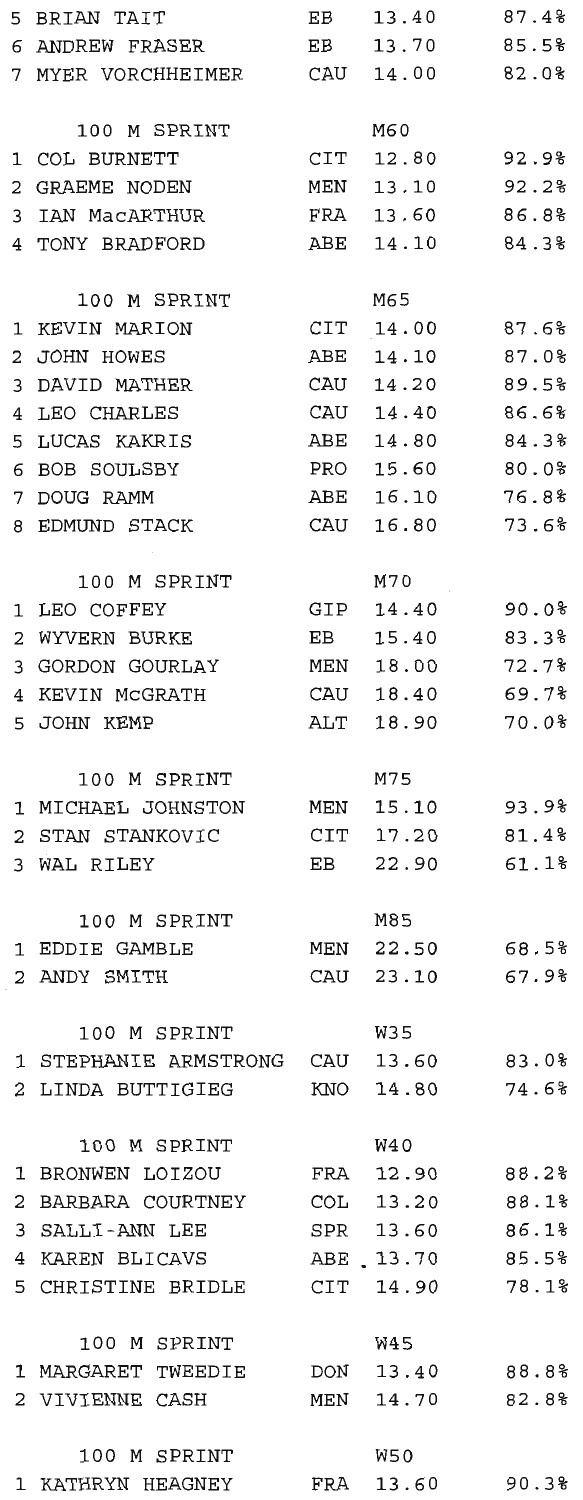|              | 100 M SPRINT       |     | W55             |          |
|--------------|--------------------|-----|-----------------|----------|
|              | 1 JUNE REEVES      |     | PRO 14.60 87.4% |          |
|              | 2 ANNE STOBAUS     |     | ABE 14.90       | 88.3%    |
|              | 3 NYALA MILLAR     | MEN | 15.10           | 87.2%    |
|              | 4 KATHY SKULTETY   |     | DON 15.20       | 86.6%    |
|              |                    |     |                 |          |
|              | 100 M SPRINT       |     | W60             |          |
|              | 1 JILL ALLEN       |     | DON 14.90       | 90.7%    |
|              |                    |     |                 |          |
|              | 100 M SPRINT       |     | W65             |          |
|              | 1 RUTH POTTER      |     | MEN 22.60 64.0% |          |
|              |                    |     |                 |          |
|              | 100 M SPRINT       |     | W75             |          |
|              | 1 GWEN DAVIDSON    | EB  | 18.70           | 86.6%    |
|              |                    |     |                 |          |
|              | 200 M SPRINT       |     | M30             |          |
|              | 1 STUART TOPLIS    |     | GEE 25.40       | 78.4%    |
|              |                    |     |                 |          |
|              | 200 M SPRINT       |     | M35             |          |
|              | 1 BRENDAN PHYLAND  |     | DON 26.40       | 78.1%    |
| 2            | BRETT CURRIE       | MEN | 27.20           | 75.8%    |
|              | 3 TONY O'SHEA      |     | FRA 40.00       | 51.2%    |
|              |                    |     |                 |          |
|              | 200 M SPRINT       |     | M40             |          |
| 1            | PETER TUCKETT      |     | FRA 24.80       | $84.4\%$ |
| 2            | COLIN FLOWERS      | PRO | 25.20           | 84.8%    |
| 3            | <b>GLENN WHITE</b> | CAU | 25.50           | 82.6%    |
| 4            | JOHN SCHUIJERS     |     | COL 26.40       | 78.7%    |
|              | 5 GARY ANSTIS      |     | LV 26.70        | 79.5%    |
|              | 6 DAVID MURRIHY    |     | KNO 27.90       | 76.1%    |
|              | 7 ROB HOPCROFT     | EB  | 28.90           | 73.9%    |
|              |                    |     |                 |          |
|              | 200 M SPRINT       |     | M45             |          |
|              | 1 PAUL TURNER      |     | GEE 24.80 88.0% |          |
| $\mathbf{z}$ | ANDREW WATTS       | KNO | 25.20           | 85.4%    |
|              | 3 GOTTFRIED SCHUTZ | GEE | 26.30           | 83.0%    |
|              | 4 ROD JELLETT      | DON | 27.00           | 81.4%    |
|              | 5 GARRY ROBINSON   |     | ALT 28.20       | 78.5%    |
|              |                    |     |                 |          |
|              | 200 M SPRINT       |     | M50             |          |
|              | 1 ALAN SINCLAIR    |     | DON 25.30       | 88.7%    |
|              | 2 RICHARD KERRIDGE | DON | 26.40           | 85.6%    |
|              | 3 PETER LAMB       | GEE | 26.40           | 85.0%    |
|              |                    |     |                 |          |
|              | 200 M SPRINT       |     | M55             |          |
|              | 1 KEITH HOWDEN     |     | COL 25.00       | 92.4%    |
| 2            | BOB WISHART        | MEN | 26.40           | 90.1%    |
| 3            | ROSS KENT          | MEN | 26.80           | 88.8%    |
| 4            | RICHARD TREMBATH   |     | DON 27.80       | 85.6%    |
|              | 5 MYER VORCHHEIMER |     | CAU 28.90       | 80.5%    |
| 6            | BRIAN TAIT         |     | EB 29.30        | 81.2%    |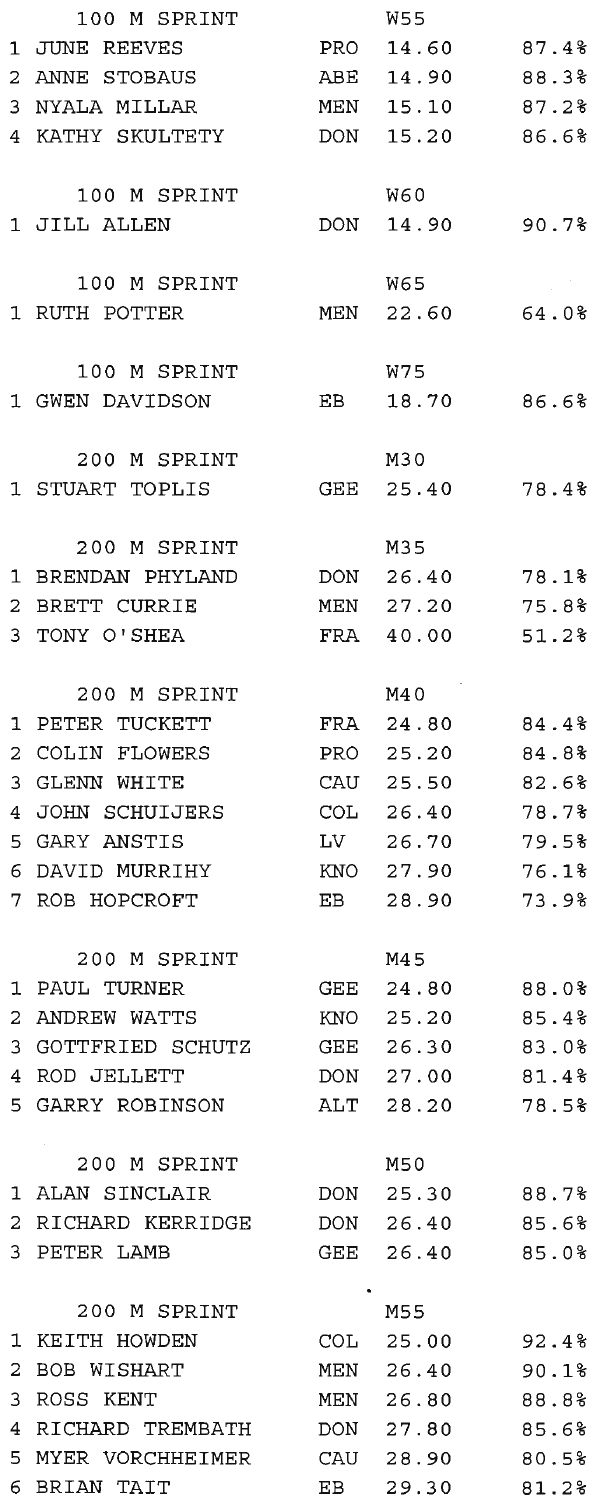|    | 200 M SPRINT                          |     | M60             |       |
|----|---------------------------------------|-----|-----------------|-------|
| 1  | GRAEME NODEN                          | MEN | 28.20           | 87.1% |
| 2  | IAN MacARTHUR                         | FRA | 29.20           | 82.0% |
| 3. | TONY BRADFORD                         |     | ABE 30.10       | 80.3% |
|    | 4 MIKE HALL                           |     | SPR 30.20       | 80.6% |
|    |                                       |     |                 |       |
|    | 200 M SPRINT                          |     | M65             |       |
| 1  | JOHN HOWES                            | ABE | 29.10           | 85.8% |
| 2  | DAVID MATHER                          | CAU | 30.00           | 86.5% |
| 3  | LEO CHARLES                           | CAU | 31.00           | 82.1% |
| 4  | LUCAS KAKRIS                          | ABE | 31.60           | 80.5% |
|    | MARCEL SCHNYDER                       |     |                 |       |
| 5  |                                       | GEE | 32.60           | 77.3% |
| 6  | EDMUND STACK                          | CAU | 33.70           | 74.8% |
|    | 7 DOUG RAMM                           | ABE | 34.50           | 73.0% |
|    | 8 NINO STANKOVIC                      | CIT | 38.90           | 66.0% |
|    | 200 M SPRINT                          |     | M70             |       |
| 1  | LEO COFFEY                            | GIP | 30.10           | 88.0% |
| 2  | WYVERN BURKE                          | EB  | 32.20           | 81.4% |
| 3  | GORDON GOURLAY                        | MEN | 34.00           | 78.8% |
| 4  | JOHN KEMP                             | АЬТ | 39.10           | 69.2% |
|    | 5 KEVIN MCGRATH                       | CAU | 40.10           | 65.3% |
|    |                                       |     |                 |       |
|    | 200 M SPRINT                          |     | M75             |       |
|    | 1 MICHAEL JOHNSTON                    | MEN | 32.00           | 91.2% |
| 2  | STAN STANKOVIC                        |     | CIT 39.30       | 73.3% |
|    | 3 WAL RILEY                           | EB  | 51.50           | 55.9% |
|    |                                       |     |                 |       |
|    | 200 M SPRINT                          |     | M85             |       |
|    | 1 ANDY SMITH                          | CAU | 50.10           | 64.9% |
|    |                                       |     |                 |       |
|    | 200 M SPRINT                          |     | W30             |       |
|    | 1 JULIE NORNEY                        | KNO | 30.20           | 71.6% |
|    |                                       |     |                 |       |
|    | 200 M SPRINT                          |     | W35             |       |
|    | 1 JENNIFER BALDWIN KNO 28.30          |     |                 | 78.1% |
|    | 2 STEPHANIE ARMSTRONG CAU 29.70 76.9% |     |                 |       |
|    | 3 SALLY TAYLOR (SA) INV 31.80 71.8%   |     |                 |       |
|    |                                       |     |                 |       |
|    | 200 M SPRINT                          |     | W4 0            |       |
|    | 1 BRONWEN LOIZOU                      |     | FRA 27.20 84.6% |       |
|    | 2 BARBARA COURTNEY COL 28.40 83.0%    |     |                 |       |
|    | 3 CHRISTINE BRIDLE CIT 31.70 74.4%    |     |                 |       |
|    |                                       |     |                 |       |
|    | 200 M SPRINT                          |     | <b>W45</b>      |       |
|    | 1 MARGARET TWEEDIE DON 28.50          |     |                 | 84.8% |
|    | 2 VIVIENNE CASH                       |     | MEN 31.00 79.9% |       |
|    | 3 LYN ARNEL                           |     | SPR 34.40 69.7% |       |
|    |                                       |     |                 |       |
|    | 200 M SPRINT                          |     | W50             |       |
|    | 1 KATHRYN HEAGNEY                     |     | FRA 29.10 85.8% |       |
|    |                                       |     |                 |       |
|    | 200 M SPRINT                          |     | <b>W55</b>      |       |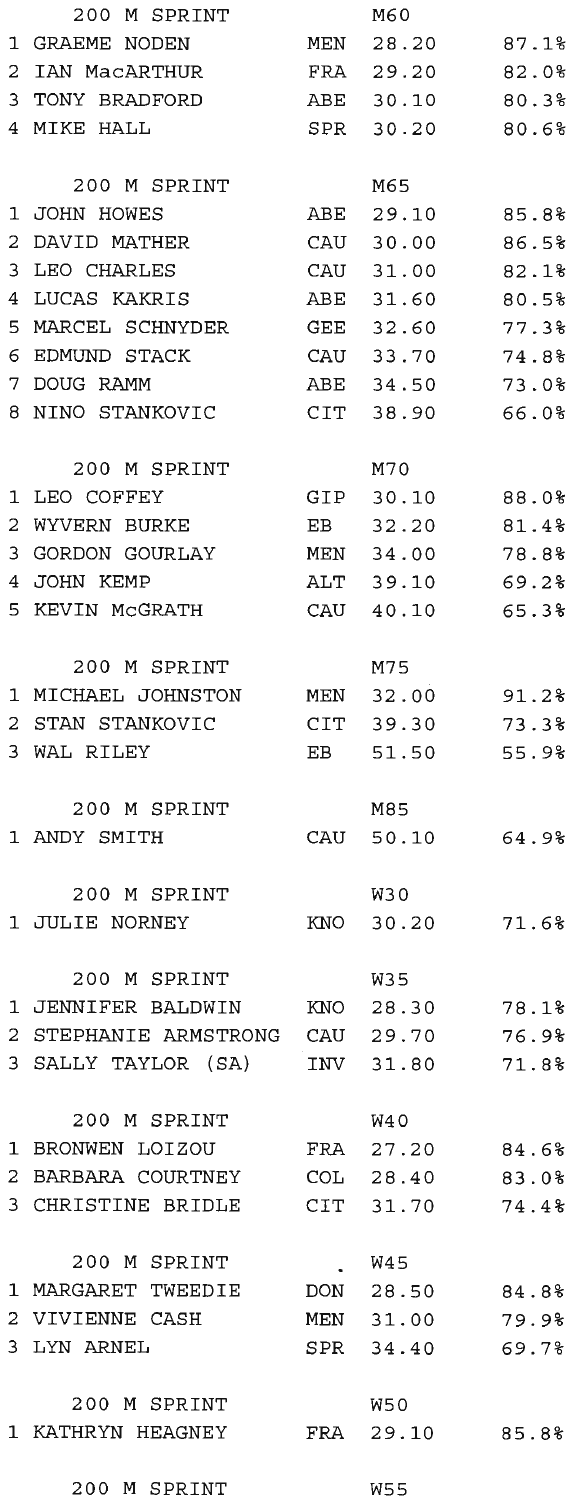| 1           | JUNE REEVES         | PRO   | 31.20                | 83.4%       |
|-------------|---------------------|-------|----------------------|-------------|
| 2           | ANNE STOBAUS        | ABE   | 31.40                | 85.8%       |
| 3           | NYALA MILLAR        |       | MEN 32.50            | 82.9%       |
| 4           | KATHY SKULTETY      | DON   | 34.00                | 79.2%       |
|             |                     |       |                      |             |
|             | 200 M SPRINT        |       | <b>W60</b>           |             |
| 1           | JAN MORREY          | MEN   | 31.70                | 86.6%       |
| 2           | JILL ALLEN          | DON   | 32.10                | 86.3%       |
| 3           | BEVERLEY HUGO       | MEN   | 47.50                | 57.7%       |
|             |                     |       |                      |             |
|             | 400 M SPRINT        |       | M30                  |             |
|             | 1 STUART TOPLIS     | GEE   |                      | 55.00 80.7% |
|             |                     |       |                      |             |
|             | 400 M SPRINT        |       | M35                  |             |
| 1           | RICHARD HARVEY      | MEN   | 54.40                | 82.6%       |
| 2           | JAMES KIELTY        | CAU   | 55.80                | 82.1%       |
| 3           | BRENDAN PHYLAND     | DON   | 58.00                | 79.0%       |
| 4           | BRETT CURRIE        | MEN   | 59.50                | 77.0%       |
|             |                     |       |                      |             |
|             | 400 M SPRINT        |       | M40                  |             |
| 1           | PETER TUCKETT       | FRA   | 54.60                | 85.0%       |
| 2           | GREG MCHENRY        | CIT   | 55.20                | 85.8%       |
| 3           | COLIN FLOWERS       | PRO.  | 56.40                | 84.0%       |
| 4           | ANTHONY LOLATGIS    | CAU   | 56.50                | 82.2%       |
| 5           | JOHN SCHUIJERS      | COL   | 57.50                | 80.2%       |
|             | KENNETH BOOCOCK     |       |                      | 77.8%       |
| 6           |                     | SPR   | 1m00.10              |             |
| 7           | DAVID MURRIHY       | KNO   | 1 <sub>m</sub> 00.10 | 78.3%       |
| 8           | KEVIN ARMSTRONG     | CAU   | 1m00.30              | 76.5%       |
|             | 400 M SPRINT        |       | M45                  |             |
| 1           | ANDREW WATTS        |       | KNO 55.30            | 86.3%       |
| 2           | GOTTFRIED SCHUTZ    | GEE   | 58.30                | 83.0%       |
| 3           | GARRY ROBINSON      | ALT   | 1m01.00              | 80.5%       |
|             | 4 GORDON STEPHEN    | EB.   | 1m03.30              |             |
|             | 5 RUSSELL JOHNSON   |       |                      | 76.4%       |
|             |                     |       | MEN 1m03.90 76.3%    |             |
|             | 6 STEWART HANDASYDE | EB    | 1m05.60              | 74.3%       |
|             | 400 M SPRINT        |       | M50                  |             |
| $\mathbf 1$ | ALAN SINCLAIR       | DON   | 56.00                | 89.0%       |
| 2           | PETER LAMB          | GEE   | 57.00                | 87.4%       |
| 2           | IAN J. ANDERSON     |       | 57.00                | 87.4%       |
|             |                     | BAL   |                      |             |
| 4           | RICHARD KERRIDGE    | DON   | 58.00                | 86.6%       |
| 5           | GRAHAM FORD         | PRO   | 59.10                | 84.3%       |
| 6           | DAVID INNES         | BRI   | 59.70                | 82.8%       |
| 7           | KEITH WARWICK       |       | DON 1m02.10          | 79.6%       |
| 8           | ROBIN BROBERG       |       | $CIT$ $1m04.70$      | 77.6%       |
|             |                     |       |                      |             |
|             | 400 M SPRINT        |       | M55                  |             |
| 1           | KEITH HOWDEN        | COL . | 57.70                | 89.1%       |
| 2           | ROSS KENT           |       | MEN 1m00.00          | 88.6%       |
| 3           | IAN MCLEOD          |       | COL 1m01.70 83.3%    |             |
| 4           | ANDREW FRASER       |       | EB 1m04.80 82.0%     |             |
|             | 5 TREVOR PEARCE     |       | CRO 1m12.00 71.4%    |             |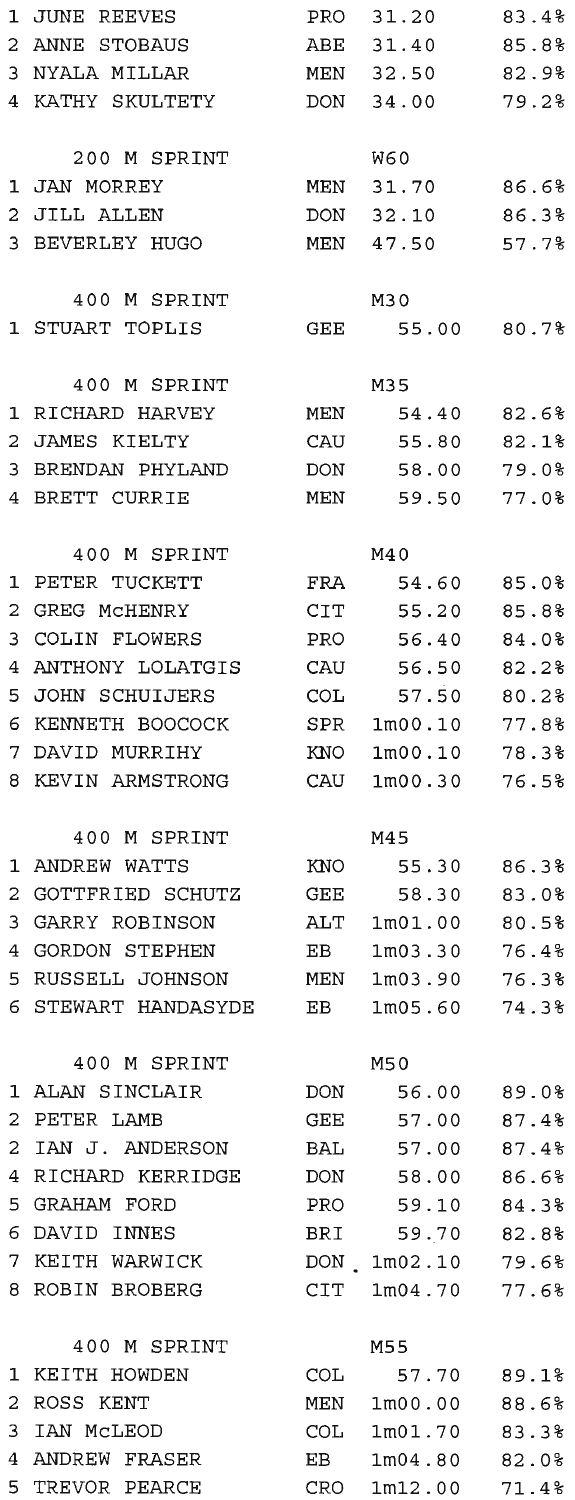| DAVID NOBBS<br>EВ<br>1m02.50<br>IAN MacARTHUR<br>FRA<br>1m06.30<br>3.<br>TONY BRADFORD<br>ABE<br>1m07.00<br>77.5%<br>4 MAX BROOK<br>TOO<br>1m11.80<br>400 M SPRINT<br>M65<br>$\mathbf{1}$<br>JOHN HOWES<br>ABE<br>86.7%<br>1 <sub>m04.80</sub><br>2<br>LUCAS KAKRIS<br>1m14.00<br>77.5%<br>ABE<br>EDMUND STACK<br>1m18.10<br>CAU<br>M70<br>400 M SPRINT<br>1 LEO COFFEY<br>GIP<br>$1m16.40$ 78.5%<br>2 KEVIN MCGRATH<br>CAU<br>1m53.50<br>52.2%<br>M75<br>400 M SPRINT<br>1 MICHAEL JOHNSTON<br>1m12.20<br>MEN<br>CRO<br>2 VERN GERLACH<br>1m34.90<br>3 WAL RILEY<br>EB<br>2m19.80<br>400 M SPRINT<br>M80<br>1 JACK STEVENS<br>COL<br>1m43.80<br>400 M SPRINT<br>M85<br>1 ANDY SMITH<br>CAU 2m17.50<br>400 M SPRINT<br>W30<br>1 JULIE NORNEY<br>KNO<br>1m07.50<br>71.9%<br>400 M SPRINT<br>W35<br>1 JENNIFER BALDWIN<br>KNO<br>1m03.00<br>78.2%<br>2<br>STEPHANIE ARMSTRONG<br>CAU<br>1m05.40<br>LAUREL GORE<br>74.3%<br>3.<br>DON<br>1m07.80<br>4 SALLY TAYLOR (SA)<br>INV<br>1m09.70<br>73.4%<br>400 M SPRINT<br>W40<br>1 BRONWEN LOIZOU<br>FRA<br>$1 \text{m00.80}$ 84.9%<br>2 KAREN BLICAVS<br>$1 \text{m04.00}$ 81.6%<br>ABE<br>400 M SPRINT<br>W45<br>1 MARGARET TWEEDIE<br>DON 1m04.70 83.6%<br>400 M SPRINT<br>W50<br>1 KATHRYN HEAGNEY<br>FRA 1m05.30 85.7%<br>400 M SPRINT<br>W55<br>1 ANNE STOBAUS<br>ABE<br>1m09.90 87.1%<br>2 KATHY SKULTETY<br>1m29.00 68.4%<br>DON<br>400 M SPRINT<br><b>W60</b><br>1 JAN MORREY<br>MEN 1m11.70 86.7%<br>2 BEVERLEY HUGO<br>MEN 1m47.60 57.8% |                | 400 M SPRINT | M60 |       |
|----------------------------------------------------------------------------------------------------------------------------------------------------------------------------------------------------------------------------------------------------------------------------------------------------------------------------------------------------------------------------------------------------------------------------------------------------------------------------------------------------------------------------------------------------------------------------------------------------------------------------------------------------------------------------------------------------------------------------------------------------------------------------------------------------------------------------------------------------------------------------------------------------------------------------------------------------------------------------------------------------------------------------------------------------------------------------------------------------------------------------------------------------------------------------------------------------------------------------------------------------------------------------------------------------------------------------------------------------------------------------------------------------------------------------------------------------------------------------------------------|----------------|--------------|-----|-------|
|                                                                                                                                                                                                                                                                                                                                                                                                                                                                                                                                                                                                                                                                                                                                                                                                                                                                                                                                                                                                                                                                                                                                                                                                                                                                                                                                                                                                                                                                                              | 1              |              |     | 85.8% |
|                                                                                                                                                                                                                                                                                                                                                                                                                                                                                                                                                                                                                                                                                                                                                                                                                                                                                                                                                                                                                                                                                                                                                                                                                                                                                                                                                                                                                                                                                              | $\overline{2}$ |              |     | 80.8% |
|                                                                                                                                                                                                                                                                                                                                                                                                                                                                                                                                                                                                                                                                                                                                                                                                                                                                                                                                                                                                                                                                                                                                                                                                                                                                                                                                                                                                                                                                                              |                |              |     | 80.7% |
|                                                                                                                                                                                                                                                                                                                                                                                                                                                                                                                                                                                                                                                                                                                                                                                                                                                                                                                                                                                                                                                                                                                                                                                                                                                                                                                                                                                                                                                                                              |                |              |     |       |
|                                                                                                                                                                                                                                                                                                                                                                                                                                                                                                                                                                                                                                                                                                                                                                                                                                                                                                                                                                                                                                                                                                                                                                                                                                                                                                                                                                                                                                                                                              |                |              |     |       |
|                                                                                                                                                                                                                                                                                                                                                                                                                                                                                                                                                                                                                                                                                                                                                                                                                                                                                                                                                                                                                                                                                                                                                                                                                                                                                                                                                                                                                                                                                              |                |              |     |       |
|                                                                                                                                                                                                                                                                                                                                                                                                                                                                                                                                                                                                                                                                                                                                                                                                                                                                                                                                                                                                                                                                                                                                                                                                                                                                                                                                                                                                                                                                                              |                |              |     |       |
|                                                                                                                                                                                                                                                                                                                                                                                                                                                                                                                                                                                                                                                                                                                                                                                                                                                                                                                                                                                                                                                                                                                                                                                                                                                                                                                                                                                                                                                                                              | 3.             |              |     | 72.7% |
|                                                                                                                                                                                                                                                                                                                                                                                                                                                                                                                                                                                                                                                                                                                                                                                                                                                                                                                                                                                                                                                                                                                                                                                                                                                                                                                                                                                                                                                                                              |                |              |     |       |
|                                                                                                                                                                                                                                                                                                                                                                                                                                                                                                                                                                                                                                                                                                                                                                                                                                                                                                                                                                                                                                                                                                                                                                                                                                                                                                                                                                                                                                                                                              |                |              |     |       |
|                                                                                                                                                                                                                                                                                                                                                                                                                                                                                                                                                                                                                                                                                                                                                                                                                                                                                                                                                                                                                                                                                                                                                                                                                                                                                                                                                                                                                                                                                              |                |              |     |       |
|                                                                                                                                                                                                                                                                                                                                                                                                                                                                                                                                                                                                                                                                                                                                                                                                                                                                                                                                                                                                                                                                                                                                                                                                                                                                                                                                                                                                                                                                                              |                |              |     |       |
|                                                                                                                                                                                                                                                                                                                                                                                                                                                                                                                                                                                                                                                                                                                                                                                                                                                                                                                                                                                                                                                                                                                                                                                                                                                                                                                                                                                                                                                                                              |                |              |     |       |
|                                                                                                                                                                                                                                                                                                                                                                                                                                                                                                                                                                                                                                                                                                                                                                                                                                                                                                                                                                                                                                                                                                                                                                                                                                                                                                                                                                                                                                                                                              |                |              |     | 92.4% |
|                                                                                                                                                                                                                                                                                                                                                                                                                                                                                                                                                                                                                                                                                                                                                                                                                                                                                                                                                                                                                                                                                                                                                                                                                                                                                                                                                                                                                                                                                              |                |              |     | 67.3% |
|                                                                                                                                                                                                                                                                                                                                                                                                                                                                                                                                                                                                                                                                                                                                                                                                                                                                                                                                                                                                                                                                                                                                                                                                                                                                                                                                                                                                                                                                                              |                |              |     | 47.0% |
|                                                                                                                                                                                                                                                                                                                                                                                                                                                                                                                                                                                                                                                                                                                                                                                                                                                                                                                                                                                                                                                                                                                                                                                                                                                                                                                                                                                                                                                                                              |                |              |     |       |
|                                                                                                                                                                                                                                                                                                                                                                                                                                                                                                                                                                                                                                                                                                                                                                                                                                                                                                                                                                                                                                                                                                                                                                                                                                                                                                                                                                                                                                                                                              |                |              |     | 70.1% |
|                                                                                                                                                                                                                                                                                                                                                                                                                                                                                                                                                                                                                                                                                                                                                                                                                                                                                                                                                                                                                                                                                                                                                                                                                                                                                                                                                                                                                                                                                              |                |              |     |       |
|                                                                                                                                                                                                                                                                                                                                                                                                                                                                                                                                                                                                                                                                                                                                                                                                                                                                                                                                                                                                                                                                                                                                                                                                                                                                                                                                                                                                                                                                                              |                |              |     | 55.2% |
|                                                                                                                                                                                                                                                                                                                                                                                                                                                                                                                                                                                                                                                                                                                                                                                                                                                                                                                                                                                                                                                                                                                                                                                                                                                                                                                                                                                                                                                                                              |                |              |     |       |
|                                                                                                                                                                                                                                                                                                                                                                                                                                                                                                                                                                                                                                                                                                                                                                                                                                                                                                                                                                                                                                                                                                                                                                                                                                                                                                                                                                                                                                                                                              |                |              |     |       |
|                                                                                                                                                                                                                                                                                                                                                                                                                                                                                                                                                                                                                                                                                                                                                                                                                                                                                                                                                                                                                                                                                                                                                                                                                                                                                                                                                                                                                                                                                              |                |              |     |       |
|                                                                                                                                                                                                                                                                                                                                                                                                                                                                                                                                                                                                                                                                                                                                                                                                                                                                                                                                                                                                                                                                                                                                                                                                                                                                                                                                                                                                                                                                                              |                |              |     |       |
|                                                                                                                                                                                                                                                                                                                                                                                                                                                                                                                                                                                                                                                                                                                                                                                                                                                                                                                                                                                                                                                                                                                                                                                                                                                                                                                                                                                                                                                                                              |                |              |     | 78.8% |
|                                                                                                                                                                                                                                                                                                                                                                                                                                                                                                                                                                                                                                                                                                                                                                                                                                                                                                                                                                                                                                                                                                                                                                                                                                                                                                                                                                                                                                                                                              |                |              |     |       |
|                                                                                                                                                                                                                                                                                                                                                                                                                                                                                                                                                                                                                                                                                                                                                                                                                                                                                                                                                                                                                                                                                                                                                                                                                                                                                                                                                                                                                                                                                              |                |              |     |       |
|                                                                                                                                                                                                                                                                                                                                                                                                                                                                                                                                                                                                                                                                                                                                                                                                                                                                                                                                                                                                                                                                                                                                                                                                                                                                                                                                                                                                                                                                                              |                |              |     |       |
|                                                                                                                                                                                                                                                                                                                                                                                                                                                                                                                                                                                                                                                                                                                                                                                                                                                                                                                                                                                                                                                                                                                                                                                                                                                                                                                                                                                                                                                                                              |                |              |     |       |
|                                                                                                                                                                                                                                                                                                                                                                                                                                                                                                                                                                                                                                                                                                                                                                                                                                                                                                                                                                                                                                                                                                                                                                                                                                                                                                                                                                                                                                                                                              |                |              |     |       |
|                                                                                                                                                                                                                                                                                                                                                                                                                                                                                                                                                                                                                                                                                                                                                                                                                                                                                                                                                                                                                                                                                                                                                                                                                                                                                                                                                                                                                                                                                              |                |              |     |       |
|                                                                                                                                                                                                                                                                                                                                                                                                                                                                                                                                                                                                                                                                                                                                                                                                                                                                                                                                                                                                                                                                                                                                                                                                                                                                                                                                                                                                                                                                                              |                |              |     |       |
|                                                                                                                                                                                                                                                                                                                                                                                                                                                                                                                                                                                                                                                                                                                                                                                                                                                                                                                                                                                                                                                                                                                                                                                                                                                                                                                                                                                                                                                                                              |                |              |     |       |
|                                                                                                                                                                                                                                                                                                                                                                                                                                                                                                                                                                                                                                                                                                                                                                                                                                                                                                                                                                                                                                                                                                                                                                                                                                                                                                                                                                                                                                                                                              |                |              |     |       |
|                                                                                                                                                                                                                                                                                                                                                                                                                                                                                                                                                                                                                                                                                                                                                                                                                                                                                                                                                                                                                                                                                                                                                                                                                                                                                                                                                                                                                                                                                              |                |              |     |       |
|                                                                                                                                                                                                                                                                                                                                                                                                                                                                                                                                                                                                                                                                                                                                                                                                                                                                                                                                                                                                                                                                                                                                                                                                                                                                                                                                                                                                                                                                                              |                |              |     |       |
|                                                                                                                                                                                                                                                                                                                                                                                                                                                                                                                                                                                                                                                                                                                                                                                                                                                                                                                                                                                                                                                                                                                                                                                                                                                                                                                                                                                                                                                                                              |                |              |     |       |
|                                                                                                                                                                                                                                                                                                                                                                                                                                                                                                                                                                                                                                                                                                                                                                                                                                                                                                                                                                                                                                                                                                                                                                                                                                                                                                                                                                                                                                                                                              |                |              |     |       |
|                                                                                                                                                                                                                                                                                                                                                                                                                                                                                                                                                                                                                                                                                                                                                                                                                                                                                                                                                                                                                                                                                                                                                                                                                                                                                                                                                                                                                                                                                              |                |              |     |       |
|                                                                                                                                                                                                                                                                                                                                                                                                                                                                                                                                                                                                                                                                                                                                                                                                                                                                                                                                                                                                                                                                                                                                                                                                                                                                                                                                                                                                                                                                                              |                |              |     |       |
|                                                                                                                                                                                                                                                                                                                                                                                                                                                                                                                                                                                                                                                                                                                                                                                                                                                                                                                                                                                                                                                                                                                                                                                                                                                                                                                                                                                                                                                                                              |                |              |     |       |
|                                                                                                                                                                                                                                                                                                                                                                                                                                                                                                                                                                                                                                                                                                                                                                                                                                                                                                                                                                                                                                                                                                                                                                                                                                                                                                                                                                                                                                                                                              |                |              |     |       |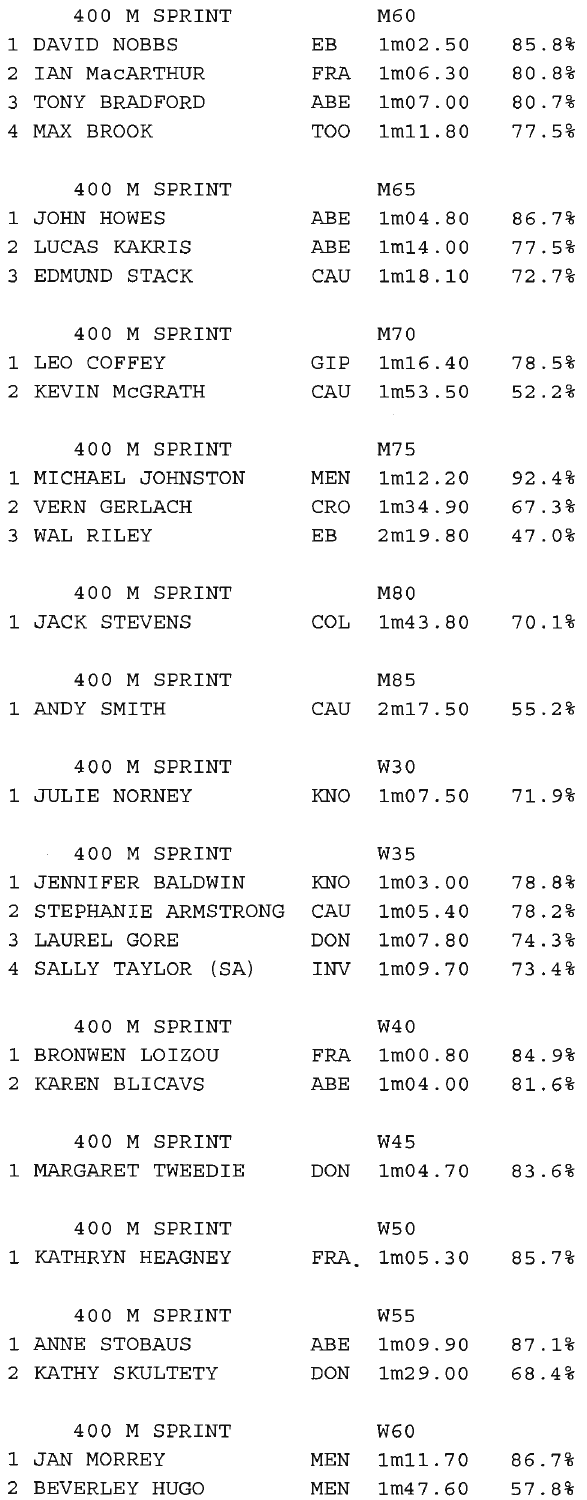|       | M RUN<br>800       |                         | M30                       |       |
|-------|--------------------|-------------------------|---------------------------|-------|
|       | 1 STUART TOPLIS    | GEE                     | 2m08.90                   | 80.6% |
|       |                    |                         |                           |       |
|       | 800 M RUN          |                         | M35                       |       |
| 1     | PAUL SCHNYDER      | GEE                     | 1m57.70                   | 90.7% |
| 2     | RICHARD HARVEY     | MEN                     | 2m05.50                   | 83.9% |
| 3     | TIM CROSBIE        | EB                      | 2m06.00                   | 84.8% |
| 4     | JAMES KIELTY       | CAU                     | 2m06.60                   | 85.0% |
| 5     | BRUCE MESLEY       |                         | 2m06.90                   |       |
|       |                    | FRA<br>CIT <sub>-</sub> |                           | 84.8% |
| 6     | JOHN LOVE          |                         | 2m14.40                   | 77.8% |
| 7     | BRENDAN PHYLAND    | DON                     | 2m16.60                   | 78.7% |
| 8     | TONY O'SHEA        | FRA                     | 2m33.70                   | 69.5% |
|       |                    |                         |                           |       |
|       | 800 M RUN          |                         | M40                       |       |
| 1     | MICHAEL BAILCZAK   | CIT                     | 2m08.60                   | 84.8% |
| 2     | COLIN KENTISH      | MEN                     | 2m08.90                   | 84.0% |
| 3     | BERT PELGRIM       | KNO                     | 2m12.30                   | 84.2% |
| 4     | KENNETH BOOCOCK    | SPR                     | 2m14.50                   | 81.7% |
| 5     | DAVID MURRIHY      | KNO                     | 2m18.40                   | 80.0% |
| 6     | KEVIN ARMSTRONG    | CAU                     | 2m29.40                   | 72.5% |
|       |                    |                         |                           |       |
|       | 800 M RUN          |                         | M45                       |       |
| 1     | COLIN PAGE         | CRO                     | 2m07.90                   | 89.1% |
| 2     | STEVE DANILUIK     | ABE                     | 2m08.10                   | 88.3% |
| 3     | TERRY HICKS        | BEN                     | 2m10.10                   | 87.0% |
| 4     | LOU FERRARI        | COL                     | 2m13.70                   | 86.6% |
| 5     | JOHN MARX          | SPR                     | 2m23.90                   | 79.2% |
| 6     | JON HOLMES         | CAU                     | 2m27.30                   | 78.6% |
| 7.    | STEWART HANDSYDE   | EВ                      | 2m32.10                   | 74.4% |
|       |                    |                         |                           |       |
|       | 800 M RUN          |                         | M50                       |       |
|       | 1 COLIN MCCURRY    | ABE                     | 2m08.30                   | 92.48 |
| $2 -$ | JOHN MOORE         | GEE                     | 2m09.40                   | 90.2% |
| 3     | ALAN GIBSON        | <b>CIT</b>              | 2m10.70                   | 89.3% |
|       | 4 DAVID INNES      | BRI                     | 2m12.80                   | 87.9% |
|       | 5 RICHARD KERRIDGE |                         | DON 2m16.10               | 87.1% |
|       | 6 PETER BENCE      |                         | $CIT$ $2m18.80$           | 84.7% |
|       | 7 PETER LAMB       |                         | GEE 2m20.90               | 83.5% |
|       | 8 NEIL GRAY        | SPR                     | 2m29.90                   | 79.8% |
|       | 9 CHRIS COLLEY     | ${\tt GEE}$             | 2m35.60                   | 75.0% |
|       | 10 DES MIDDLETON   | CAU                     | 2m45.30                   | 72.9% |
|       |                    |                         |                           |       |
|       | 800 M RUN          |                         | M55                       |       |
|       | 1 IAN McLEOD       |                         | $COL$ , $2m28.80$ $81.7%$ |       |
|       | 2 ROSS KENT        |                         |                           |       |
|       | 3 ANDREW FRASER    |                         | MEN 2m31.20               | 83.3% |
|       |                    | EB                      | 2m48.80                   | 74.6% |
|       | 4 MICHAEL ORELLI   |                         | ALT 3m17.50 62.6%         |       |
|       | 800 M RUN          |                         | M60                       |       |
|       | 1 DAVID NOBBS      | EB                      | 2m26.80 86.68             |       |
|       | 2 MIKE BOYLEN      | COL                     | 2m31.50                   | 84.7% |
|       | 3 MAX BROOK        |                         |                           |       |
|       |                    |                         | TOO 2m41.40 82.0%         |       |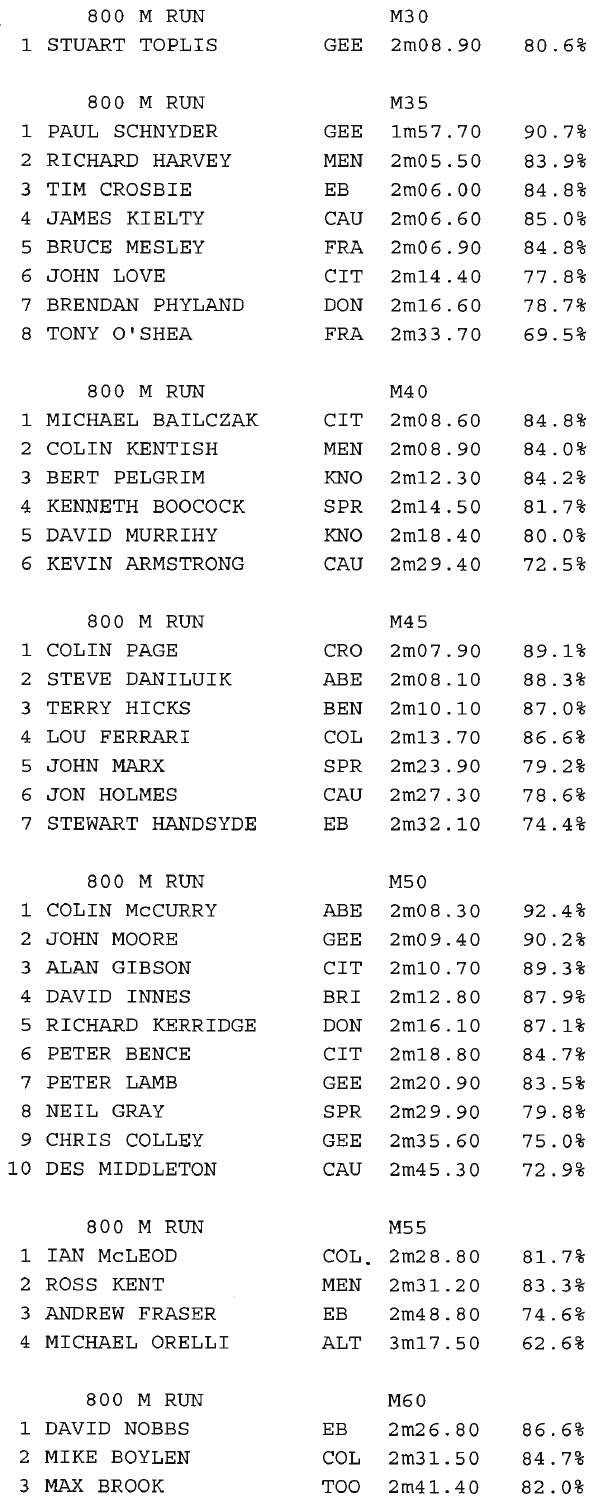| 4 ROBERT HAYES                          | EB  | 2m42.60            | 79.7% |
|-----------------------------------------|-----|--------------------|-------|
| 5 JOHN WAITE                            |     | MEN 2m55.40 72.5%  |       |
|                                         |     |                    |       |
| 800 M RUN                               |     | M65                |       |
| 1 JOHN HOWES                            |     | ABE 2m42.60 82.2%  |       |
| 2 EDMUND STACK                          | CAU |                    |       |
|                                         |     | 3m05.60            | 72.8% |
|                                         |     |                    |       |
| 800 M RUN                               |     | M70                |       |
| 1 FRANK TUTCHENER                       |     | EB 3m10.10 77.3%   |       |
| 2 BEN MORREY                            |     | CAU 3m41.00 65.6%  |       |
|                                         |     |                    |       |
| 800 M RUN                               |     | M75                |       |
| 1 MICHAEL JOHNSTON MEN                  |     | $3m34.30$ 74.9%    |       |
|                                         |     |                    |       |
| 800 M RUN                               |     | M80                |       |
| 1 JACK STEVENS                          |     | COL 4m12.40 69.7%  |       |
|                                         |     |                    |       |
| 800 M RUN                               |     | M85                |       |
| 1 EDDIE GAMBLE                          |     | MEN 4m13.70 70.8%  |       |
|                                         |     |                    |       |
| 800 M RUN                               |     | W30                |       |
| 1 JULIE NORNEY                          |     | KNO 2m38.00 72.2%  |       |
|                                         |     |                    |       |
|                                         |     |                    |       |
| 800 M RUN                               |     | <b>W35</b>         |       |
| 1 DELWYN HEWITT                         |     | $LV$ 2m24.10 81.6% |       |
| 2 STEPHANIE ARMSTRONG CAU 2m26.70 82.1% |     |                    |       |
| 3 LAUREL GORE                           |     | DON 2m29.20 79.5%  |       |
| 4 SALLY TAYLOR (SA)                     | INV | 2m43.70            | 73.6% |
|                                         |     |                    |       |
| 800 M RUN                               |     | W4 0               |       |
| 1 JANINE HIGHAM                         |     | ABE 2m29.00 81.5%  |       |
| 2 JENNY STEPHENS                        |     | CAU 2m30.30 81.5%  |       |
|                                         |     |                    |       |
| 800 M RUN                               |     | <b>W45</b>         |       |
| 1 MARGARET TWEEDIE DON                  |     | 2m56.90 72.2%      |       |
|                                         |     |                    |       |
| 800 M RUN                               |     | W50                |       |
| 1 KATHRYN HEAGNEY FRA 2m38.10 83.8%     |     |                    |       |
| 2 JANIS WRIGHT                          |     | $CIT$ 2m42.60      | 81.5% |
| 3 PETRINA TROWBRIDGE DON 2m48.70 81.6%  |     |                    |       |
|                                         |     |                    |       |
|                                         |     |                    |       |
| 800 M RUN                               |     | W55                |       |
| 1 ANNE STOBAUS                          |     | ABE 2m43.60 88.6%  |       |
|                                         |     |                    |       |
| 800 M RUN                               |     | .W60               |       |
| 1 JAN MORREY                            |     | MEN 2m43.10 90.9%  |       |
|                                         |     |                    |       |
| 800 M RUN                               |     | W65                |       |
| 1 PAM MEWS                              |     | MEN 4m26.20 59.1%  |       |
|                                         |     |                    |       |
| 1500 M RUN                              |     | M30                |       |
| 1 STUART TOPLIS                         |     | GEE 5m15.40 66.6%  |       |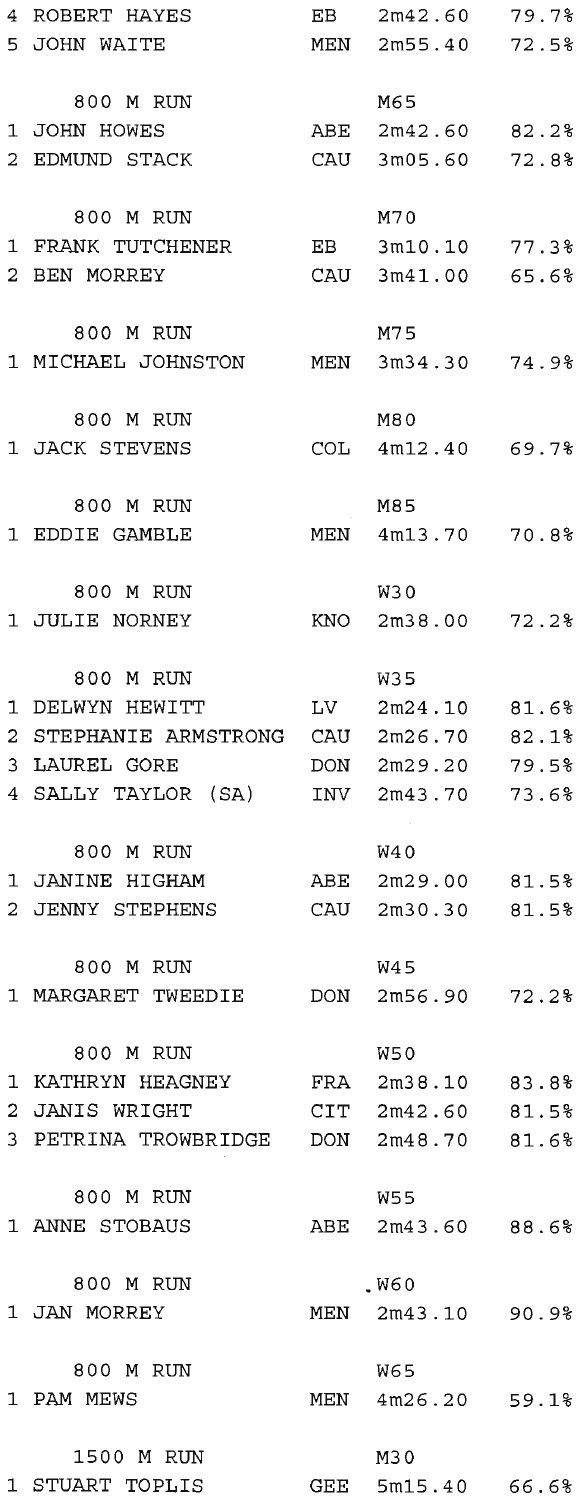|                | 1500 M RUN            |                | M35               |       |
|----------------|-----------------------|----------------|-------------------|-------|
| 1              | PAUL SCHNYDER         | <b>GEE</b>     | 4m11.90           | 85.7% |
| 2              | TIM CROSBIE           | EB             | 4m20.80           | 82.8% |
| 3              | BRUCE MESLEY          | FRA            | 4m22.20           | 82.9% |
| 4              | <b>BRETT CURRIE</b>   | MEN            | 5m32.50           | 65.4% |
|                |                       |                |                   |       |
|                | 1500 M RUN            |                | M40               |       |
| 1              | BERT PELGRIM          | KNO            | 4m22.80           | 85.8% |
| 2              | <b>COLIN KENTISH</b>  | MEN            | 4m23.40           | 83.1% |
| 3              | MICHAEL BAILCZAK      | <b>CIT</b>     | 4m23.90           | 83.6% |
| 4              | PHILLIP BOWES         | MEN            | 4m24.50           | 85.3% |
| 5              | <b>MARTIN LEGGETT</b> | <b>FRA</b>     | 4m34.70           | 82.1% |
| 6              | KENNETH BOOCOCK       | SPR            | 4m47.50           | 77.3% |
| 7              | DAVID MURRIHY         | KNO            | 4m50.40           | 77.1% |
| 8              | KEVIN ARMSTRONG       | CAU            | 5m13.90           | 69.8% |
|                | š                     |                |                   |       |
|                | 1500 M RUN /          |                | M45               |       |
| 1              | LOU FERRARI           | <b>COL</b>     | 4m25.50           | 88.3% |
| 2              | <b>COLIN PAGE</b>     | CRO            | 4m26.80           | 86.5% |
| 3              | RUSSELL JOHNSON       | MEN            | 4m58.50           | 77.9% |
|                | 4 JON HOLMES          | CAU            | 5m12.00           | 75.1% |
|                |                       |                |                   |       |
|                | 1500 M RUN            |                | M50               |       |
| 1              | <b>JOHN HERRIDGE</b>  | CRO            | 4m31.30           | 87.1% |
| $\overline{2}$ | <b>GRAHAM KIPP</b>    | <b>DON</b>     | 4m32.40           | 89.7% |
| 3              | PAUL TWINING          | KNO            | 4m34.50           | 86.8% |
| 4              | PETER BENCE           | CIT            | 4m35.90           | 86.3% |
| 5              | JOHN MOORE            | GEE            | 4m37.60           | 85.1% |
| 6              | DAVID INNES           | BRI            | 4m38.10           | 84.9% |
| 7              | ROBIN BROBERG         | CIT            | 4m39.10           | 86.1% |
| 8              | DAVID JONES           | ABE            | 4m46.60           | 82.4% |
| 9              | <b>NEIL GRAY</b>      | SPR            | 4m52.00           | 82.9% |
| 10             | CHRIS COLLEY          | GEE            | 5m10.60           | 76.1% |
| 11             | <b>LOUIS WASER</b>    | MEN            | 5m15.60           | 77.48 |
|                |                       |                |                   |       |
|                | 1500 M RUN            |                | M55               |       |
|                | 1 NORM FRANZI         | $\mathtt{CIT}$ | 4m54.40           | 85.2% |
|                | 2 PETER SMART         | <b>MEN</b>     | 4m58.20           | 82.6% |
|                | 3 GRAHAM PHILPOTT     | EB             | 5m19.60           | 79.2% |
|                | 4 MICHAEL ORELLI      |                | ALT 6m31.40       | 64.1% |
|                |                       |                |                   |       |
|                | 1500 M RUN            |                | M60               |       |
|                | 1 PETER HANNAFORD     |                | $CIT$ 5m02.00     | 86.2% |
|                | 2 MIKE BOYLEN         |                | $COL$ 5m06.60     | 84.9% |
|                | 3 GORDON NOBLE        |                | EB 5m09.10        | 86.2% |
|                | 4 PAUL MULLINS        | SPR            | 5m25.50           | 79.2% |
|                | 5 ROBERT HAYES        | EB             | 5m30.40           | 79.6% |
|                | 6 MAX BROOK           |                | TOO 5m37.90       | 78.9% |
|                | 7 JOHN M. BENNETTS    |                | $CIT$ 6m05.60     | 72.9% |
|                |                       |                |                   |       |
|                | 1500 M RUN            |                | M65               |       |
|                | 1 RON YOUNG           |                | $COL$ $5m39.60$   | 83.6% |
|                | 2 CHARLES MCRAE       |                | KNO 7m06.40 65.8% |       |

|                | M35                     |                |
|----------------|-------------------------|----------------|
| ${\tt GEE}$    | 4m11.90                 | 85.7%          |
| EB             | 4m20.80                 | 82.8%          |
| FRA            | 4m22.20                 | 82.9%          |
| MEN            | 5m32.50                 | 65.4%          |
|                |                         |                |
|                | M40                     |                |
| KNO            | 4m22.80                 | 85.8%          |
| MEN            | 4m23.40                 | 83.1%          |
| CIT            | 4m23.90                 | 83.6%          |
| MEN            | 4m24.50                 | 85.3%          |
| $_{\rm FRA}$   | 4m34.70                 | 82.1%          |
| SPR            | 4m47.50                 | 77.3%          |
| KNO            | 4m50.40                 | 77.1%          |
| CAU            | 5m13.90                 | 69.8%          |
|                | M45                     |                |
| COL            | 4m25.50                 | 88.3%          |
| CRO            | 4m26.80                 | 86.5%          |
| MEN            | 4m58.50                 | 77.9%          |
| CAU            | 5m12.00                 | 75.1%          |
|                | M50                     |                |
|                | 4m31.30                 | 87.1%          |
| CRO            |                         |                |
| DON            | 4m32.40                 | 89.7%          |
| KNO            | 4m34.50                 | 86.8%          |
| $\mathtt{CIT}$ | 4m35.90                 | 86.3%<br>85.1% |
| GEE            | 4m37.60                 |                |
| BRI<br>CIT     | 4m38.10                 | 84.9%          |
|                | 4m39.10<br>4m46.60      | 86.1%          |
| ABE            |                         | 82.4%          |
| SPR            | 4m52.00                 | 82.9%          |
| ${\tt GEE}$    | 5m10.60                 | 76.1%          |
| MEN            | 5m15.60                 | 77.4%          |
|                | M55                     |                |
|                | $CIT$ $4m54.40$ $85.2%$ |                |
|                | MEN 4m58.20 82.6%       |                |
| EB             | 5m19.60                 | 79.2%          |
| ALT            | 6m31.40                 | 64.1%          |
|                | M60                     |                |
|                | CIT 5m02.00 86.2%       |                |
| COL            | 5m06.60                 | 84.9%          |
| EB             | 5m09.10                 | 86.2%          |
| ${\tt SPR}$    | 5m25.50                 | 79.2%          |
| EB             | 5m30.40                 | 79.6%          |
|                | TOO 5m37.90             | 78.9%          |
|                | $CTT$ 6m05.60           | 72.9%          |
|                | M65                     |                |
| COL            | 5m39.60                 | 83.6%          |
|                | KNO 7m06.40             | 65.8%          |
|                |                         |                |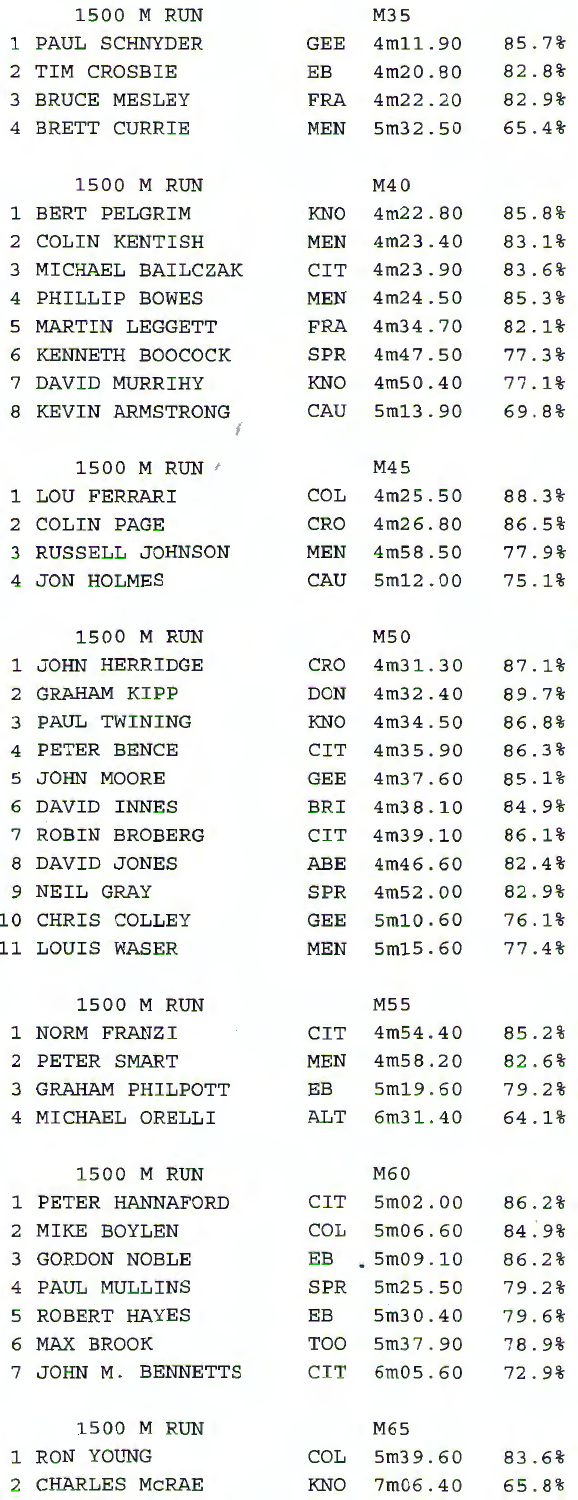| 3 COLIN SILCOCK-DELANEYGEE 8m32.20 54.8% |     |                    |            |
|------------------------------------------|-----|--------------------|------------|
| 1500 M RUN                               |     | M70                |            |
| 1 VIN O'BRIEN                            |     | EB 6m20.30 77.5%   |            |
| 2 PETER COUTTIE                          |     | PRO 6m22.50 75.1%  |            |
| 3 FRANK TUTCHENER                        |     | EB 6m27.10         | $77.2$ $%$ |
| 4 JOHN KEMP                              |     | ALT 6m44.10        | 73.9%      |
|                                          |     |                    |            |
| 5 BEN MORREY                             | CAU | 7m07.60            | 68.9%      |
| 1500 M RUN                               |     | M75                |            |
| 1 VERN GERLACH                           |     | CRO 7m28.70 69.5%  |            |
|                                          |     |                    |            |
| 1500 M RUN                               |     | M80                |            |
| 1 PETER BROWNBILL MEN 7m52.40 74.4%      |     |                    |            |
| 1500 M RUN                               |     | M90                |            |
| 1 HARRY PRESTON                          |     | ALT 18m41.00 37.2% |            |
|                                          |     |                    |            |
| 1500 M RUN                               |     | W30                |            |
| 1 JULIE NORNEY                           |     | KNO 5m29.80 69.8%  |            |
| 1500 M RUN                               |     | W35                |            |
| 1 DELWYN HEWITT                          |     | LV 4m51.50 81.5%   |            |
| 2 LAUREL GORE                            | DON | 5m06.20            | 78.3%      |
| 3 SANDRA PROSENICA                       | ABE | 5m08.30 76.5%      |            |
|                                          |     |                    |            |
| 1500 M RUN                               |     | W40                |            |
| 1 SHARON HIGGINS                         |     | CAU 4m53.40 84.4%  |            |
| 2 JANINE HIGHAM                          | ABE | 4m55.90            | 83.0%      |
| 3 JULIE BRAAKHUIS                        |     | MEN 4m59.20        | 82.8%      |
| 4 JENNY STEPHENS                         | CAU | 5m17.60 78.0%      |            |
|                                          |     |                    |            |
| 1500 M RUN                               |     | W45                |            |
| 1 TINA VALLANCE                          |     | FRA 5m47.80 76.4%  |            |
| 2 CAROLYN DICKSON                        | CRO | 6m14.50            | 70.9%      |
| 1500 M RUN                               |     | W50                |            |
|                                          |     |                    |            |
| 2 PETRINA TROWBRIDGE DON 5m30.90 84.2%   |     |                    |            |
| 3 JANIS WRIGHT                           |     | CIT 5m36.80 79.6%  |            |
|                                          |     |                    |            |
| 1500 M RUN                               |     | W55                |            |
| 1 LAVINIA PETRIE KNO 5m41.30 84.2%       |     |                    |            |
| 2 MARGARET CASSIDY ABE 6m30.90 73.5%     |     |                    |            |
| 1500 M RUN                               |     | $\bullet$<br>W60   |            |
| 1 ANNE CALLAGHAN CRO 8m16.40 61.9%       |     |                    |            |
|                                          |     |                    |            |
| 1500 M RUN                               |     | W65                |            |
| 1 PAM MEWS                               |     | MEN 8m49.50 60.3%  |            |
|                                          |     |                    |            |
| 1500 M RUN                               |     | W70                |            |
| 1 SHIRLEY YOUNG                          |     | COL 7m23.60 77.1%  |            |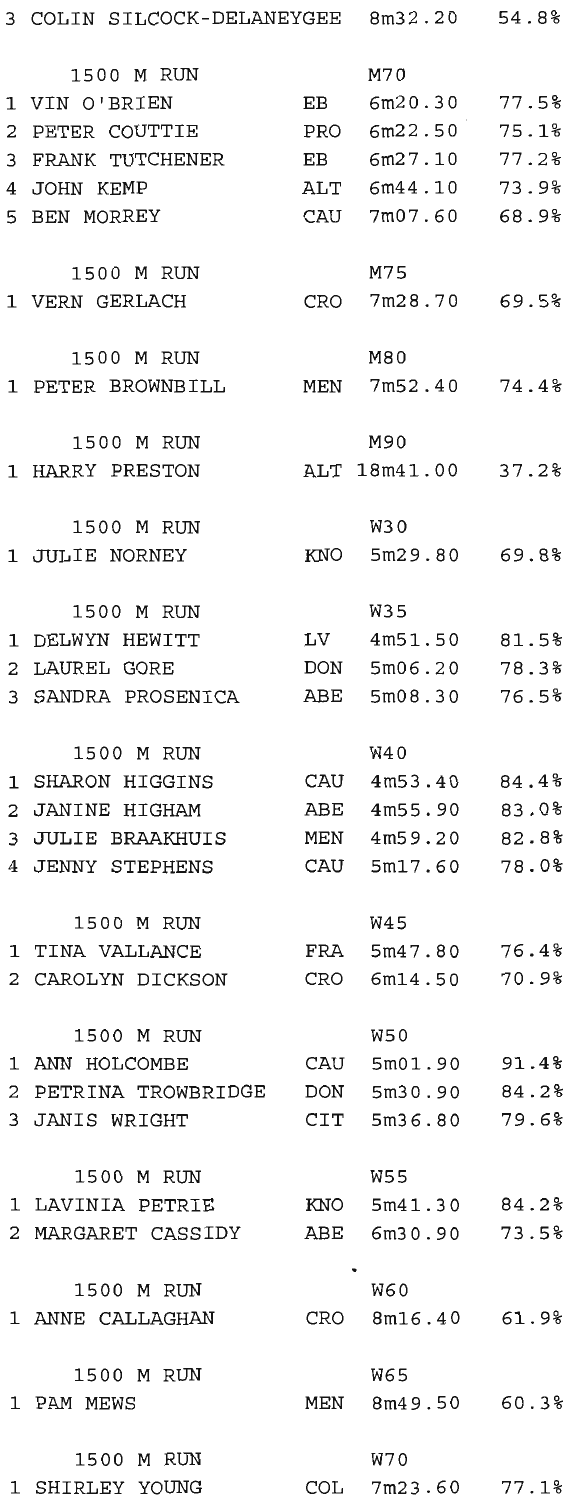5000 M RUN M65

7 MICHAEL ORELLI ALT 23m21.20 65.9% 5000 M RUN M60 1 TED McCOY MEN 19m13.60 83.1% 2 JOHN CHISHOLM SPR 19m20.00 83.5% 3 GORDON NOBLE EB 19m29.70 84.5% 4 MAL J BROWN COL 20m28.70 77.3% 5 ROBERT HAYES EB 20m53.00 77.3% 6 JOHN WAITE MEN 21m05.50 75.0% 7 JOHN PEACOCK COL 23m10.80 71.0%

5000 M RUN M45

5000 M RUN M40

5000 M RUN M35 1 JOHN LOVE CIT 18m22.60 70.8% 2 BRETT CURRIE MEN 20m33.10 65.1% 1 ANTONY MILOVAC DON 16m13.00 85.5% 2 PHILLIP BOWES MEN 16m16.10 85.2% 3 MARTIN LEGGETT FRA 16m53.90 82.1% 4 ROD NEAL CRO 18ml5.20 76.0% 5 ROBERT DUNNING COL 18m25.50 75.3% 6 KENNETH BOOCOCK SPR 18m34.50 73.6% 7 JOSEPH CAMPISI SPR 18m49.70 73.1% 8 ANDREW TUNNE CRO 19m41.70 69.4% 1 PAUL BENNETT BEN 16m36.20 84.1% 2 RUSSELL JOHNSON MEN 17m09.90 83.3% 3 JEFF BOOT CAU 17m38.80 79.2% 4 JON HOLMES CAU 19m48.50 72.7% 5 TREVOR BISH BEN 20m12.50 71. 3% 5000 M RUN M50 1 TONY BIRD COL 16m40.90 87.0% 2 GRAHAM KIPP DON 16m54.40 88.8% 3 KEITH MacDONALD PRO 17m07.00 85 . 5% 4 ROBIN BROBERG CIT 17mll. 00 85.9% 5 PAUL TWINING KNO 17m34.60 83.3% 6 PETER MOORE COL 17m49.90 82.8% 7 DAVID JONES ABE 18ml4.40 79.6% 8 PETER BENCE CIT 18m21. 40 79.7% 9 LOUIS WASER MEN 19m34.30 76.7% 10 CHRIS COLLEY GEE 19m48.10 73.3% 5000 M RUN M55 1 GARY STEWART KNO 17m55.10 84.4% 2 PETER SMART MEN 18m30.00 81.8% 3 NORM FRANZI CIT 19m03.20 80.8% 4 DAVID LOCKE CRO 19m35.90 80.0% 5 GRAHAM PHILPOTT EB 19m43.60 78.8% 6 JOHN KNEEN MEN 19m55.90 78. 0%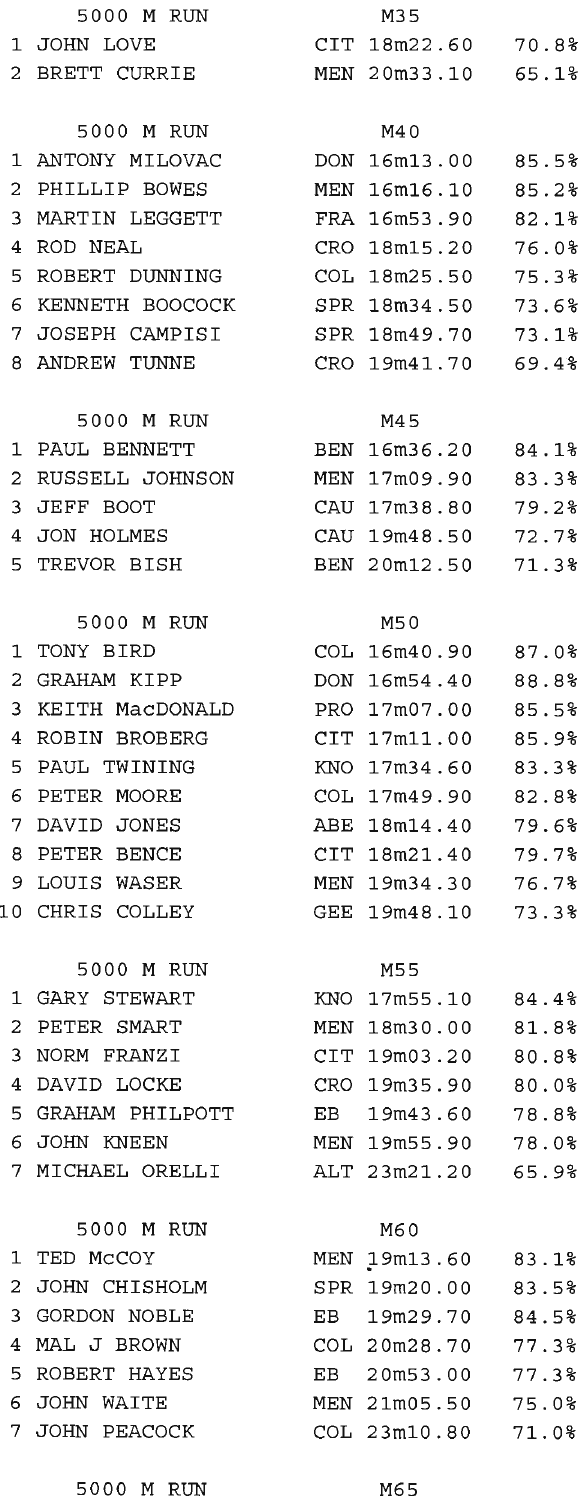| 1 | <b>BOB GARDINER</b>                   | COL 20m27.50       | 81.3% |
|---|---------------------------------------|--------------------|-------|
| 2 | KEITH LODGE                           | COL 20m41.50       | 84.1% |
| 3 | RON YOUNG                             | COL 21m22.50       | 81.4% |
| 4 | PETER LEGET                           | KNO 23m52.90       | 71.2% |
|   | 5 CHARLES MCRAE                       | KNO 27m01.60 63.6% |       |
|   | 6 COLIN SILCOCK-DELANEYGEE 30m50.90   |                    | 55.8% |
|   |                                       |                    |       |
|   | 5000 M RUN                            | M70                |       |
|   | 1 VIN O'BRIEN                         | EB 22m26.60        | 80.5% |
| 2 | JOHN KEMP                             | ALT 24m49.10       | 73.7% |
|   | 3 LES JARRY                           | ALT 26m19.30       | 68.6% |
|   | 4 PETER COUTTIE                       | PRO 26m20.80       | 66.8% |
|   | 5 BEN MORREY                          | CAU 27m32.70       | 65.6% |
|   |                                       |                    |       |
|   | 5000 M RUN                            | M80                |       |
|   |                                       |                    |       |
|   |                                       |                    |       |
|   | 5000 M RUN                            | W35                |       |
|   | 1 SANDRA PROSENICA                    | ABE 19m32.60       | 74.38 |
|   | 2 LAUREL GORE                         | DON 20m36.00       | 71.6% |
|   | 3 ANNETTE MAJOR                       | BEN 22m39.30       | 65.6% |
|   |                                       |                    |       |
|   | 5000 M RUN                            | W4 0               |       |
|   | 1 SHARON HIGGINS                      | CAU 19m10.80       | 79.4% |
|   | 2 CHERYL HUMPHRIES                    | CRO 21m22.10       | 71.9% |
|   | 3 ANNE MCPHERSON                      | KNO 22m25.20 69.7% |       |
|   |                                       |                    |       |
|   | 5000 M RUN                            | W45                |       |
|   | 1 LYN ARNEL                           | SPR 23m19.30 67.5% |       |
|   | 2 ALISON THOMPSON                     | CRO 23m28.30       | 68.9% |
|   |                                       |                    |       |
|   | 5000 M RUN                            | W50                |       |
|   | 1 JANIS WRIGHT                        | CIT 20m46.40 79.3% |       |
|   | 2 CELIA JOHNSON                       | SPR 24m56.00 68.0% |       |
|   |                                       |                    |       |
|   | 5000 M RUN                            | W55                |       |
|   | 1 LAVINIA PETRIE KNO 20m18.70 86.9%   |                    |       |
|   | 2 MARGARET CASSIDY ABE 24m25.10 72.3% |                    |       |
|   |                                       |                    |       |
|   | 5000 M RUN                            | W60                |       |
|   |                                       |                    |       |
|   | 2 ANNE CALLAGHAN CRO 28m56.70 65.1%   |                    |       |
|   |                                       |                    |       |
|   | 5000 M RUN                            | W70                |       |
|   | 1 SHIRLEY YOUNG                       | COL 27m45.20 75.5% |       |
|   |                                       |                    |       |
|   | 3000M STEEPLE                         | M35                |       |
|   | 1 BRETT CURRIE                        | MEN 13m46.10 62.2% |       |
|   |                                       |                    |       |
|   | 3000M STEEPLE                         | M40                |       |
|   | 1 BERT PELGRIM                        | KNO 11m02.40 81.3% |       |
|   | 2 MICHAEL BAILCZAK                    | CIT 12m54.10 67.6% |       |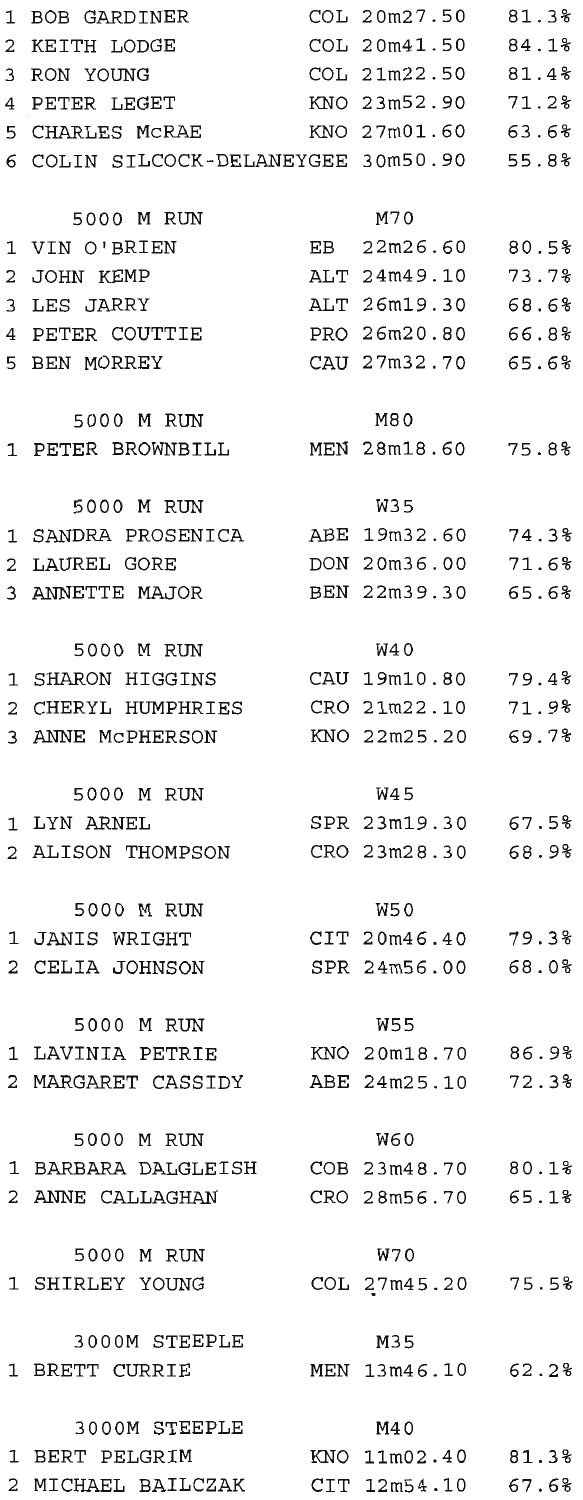| 3000M STEEPLE                             |     | M45                 |       |
|-------------------------------------------|-----|---------------------|-------|
| 1 EERO KERANEN                            |     | ABE 10m21.70 87.5%  |       |
| 2 GEOFF HOLDEN                            |     | MEN 10m47.40 85.7%  |       |
|                                           |     |                     |       |
| 3000M STEEPLE                             |     | M50                 |       |
| 1 JOHN HERRIDGE                           |     | CRO 11m29.60 82.9%  |       |
| 2 CHRIS COLLEY                            |     | GEE 12m37.40        | 75.5% |
| 3 DES MIDDLETON                           |     | CAU 12m57.20        | 76.9% |
|                                           |     |                     |       |
| 2000M STEEPLE                             |     | M60 O               |       |
| 1 PETER HANNAFORD                         |     | CIT 7m53.60 88.5%   |       |
| 2 MIKE BOYLEN                             |     | COL 8m33.80         | 81.6% |
| 3 BARRY MCMAHON                           |     | ABE 8m56.80 80.2%   |       |
|                                           |     |                     |       |
| 2000M STEEPLE                             |     | M65                 |       |
| 1 BOB GARDINER                            |     | COL 8m21.00 88.3%   |       |
| 2 COLIN SILCOCK-DELANEYGEE 12m37.20 61.1% |     |                     |       |
|                                           |     |                     |       |
| 2000M STEEPLE                             |     | M70                 |       |
| 1 PETER COUTTIE                           |     | PRO 10m36.90 75.0%  |       |
| 2 GEORGE GOODE                            |     | COB 11m48.40 71.0%  |       |
|                                           |     |                     |       |
| 2000M STEEPLE                             |     | M85                 |       |
| 1 EDDIE GAMBLE                            |     | MEN 13m50.90 79.8%  |       |
|                                           |     |                     |       |
| 2000M STEEPLE                             |     | W35                 |       |
| 1 SALLY TAYLOR (SA) INV 10m33.60 61.0%    |     |                     |       |
|                                           |     |                     |       |
| 2000M STEEPLE                             |     | W50                 |       |
| 1 JANIS WRIGHT                            |     | $CIT$ 8m54.60 81.4% |       |
|                                           |     |                     |       |
| 2000M STEEPLE                             |     | W65                 |       |
| 1 PAM MEWS                                |     | MEN 13m39.10 66.3%  |       |
|                                           |     |                     |       |
| 1500M WALK                                |     | W35                 |       |
| 1 ANNETTE MAJOR                           |     | BEN 7m18.40 82.3%   |       |
| 2 KATHY WESTHORPE                         |     | FRA 8m12.90 73.8%   |       |
|                                           |     |                     |       |
| 1500M WALK                                |     | <b>W40</b>          |       |
| 1 DENISE LEGGETT                          |     | FRA 9m37.70 63.8%   |       |
| 2 JENNY FIELD                             |     | CAU 9m48.80         |       |
|                                           |     |                     | 63.1% |
| 3 HEATHER LANCASTER                       |     | FRA 10m19.60 61.0%  |       |
| 1500M WALK                                |     | W4 5                |       |
| 1 JILL COYTE                              |     | $2m20.20$ 87.2%     |       |
|                                           | GEE |                     |       |
| 2 ALISON THOMPSON                         |     | CRO 7m29.00         | 86.8% |
| 3 JANET HOLMES                            |     | CAU 7m50.80 82.2%   |       |
|                                           |     |                     |       |
| 1500M WALK                                |     | W50                 |       |
| 1 HEATHER CARR                            | TOO | 7m10.20             | 93.2% |
| 2 CELIA JOHNSON                           | SPR | 8m04.50             | 84.2% |
| 3 LIZ FELDMAN                             | CRO | 8m41.60             | 77.4% |
| 4 MARGARET READ                           | BER | 9m59.80             | 68.0% |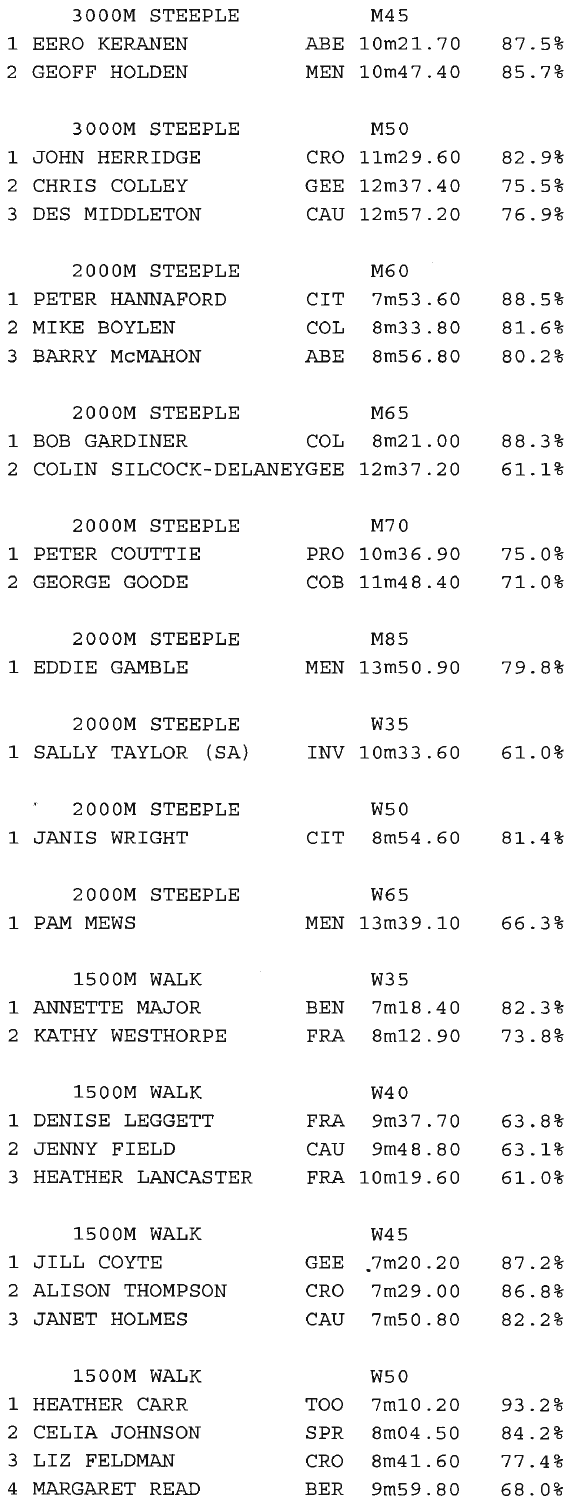|    | 5 JENNY GRAHAM                          | FRA 10m55.50 61.1% |       |
|----|-----------------------------------------|--------------------|-------|
|    | 1500M WALK                              | W55                |       |
|    | 1 GWEN STEED                            | MEN 8m03.80 88.4%  |       |
|    | 2 SYLVIA MACHIN MEN 8m30.50 84.6%       |                    |       |
|    | 3 MARGARET MCCORMACK FRA 10m08.20 68.9% |                    |       |
|    |                                         |                    |       |
|    | 4 HEIDI ENGLEL                          | MEN 11m50.70 60.2% |       |
|    | 1500M WALK                              | <b>W60</b>         |       |
|    | 1 BRENDA RILEY                          | GEE 7m48.70        | 94.1% |
|    | 2 AILEEN LOVE                           | GIP 9m15.70        | 78.4% |
|    | 3 MARGARET BEAUMONT MEN 9m56.20         |                    | 75.4% |
|    | 4 BEVERLEY HUGO                         | MEN 10m25.00 70.5% |       |
|    | 1500M WALK                              | <b>W65</b>         |       |
|    | 1 TINA BAARSLAG-LEB EB 10m00.70 79.4%   |                    |       |
|    | 2 SHIRLEY COPPOCK                       | EB 10m50.60 70.7%  |       |
|    | 999 PAM MEWS                            |                    |       |
|    |                                         | MEN DNQ            |       |
|    | 1500M WALK                              | <b>W70</b>         |       |
|    | 1 JEAN KNOX                             | GEE 9m48.50 87.3%  |       |
|    |                                         | W80                |       |
|    | 1500M WALK<br>1 GRACE SMITH             | EB 17m19.40 55.7%  |       |
|    | 3000M WALK                              | M35                |       |
|    | 1 DARREN MARSHALL MEN 14m48.00 73.5%    |                    |       |
|    |                                         |                    |       |
|    | 3000M WALK                              | M4 0               |       |
|    | 1 ROD NEAL                              | CRO 15m32.00 74.4% |       |
|    | 99 DOMINIC SHARLOTT BER DNQ             |                    |       |
|    | 3000M WALK                              | M45                |       |
|    | 1 ROSS REED                             | CIT 13m34.00 86.4% |       |
|    | 2 COLIN HEYWOOD                         | COL 13m38.40       | 86.0% |
|    | 3 CLYDE RIDDOCK                         | MEN 14m21.90       | 82.3% |
|    | 4 IAN CASSELL                           | MEN 16m15.60       | 72.7% |
|    |                                         |                    |       |
|    | 3000M WALK                              | M50                |       |
| 1  | TIM ERICKSON                            | COB 14m30.70       | 83.5% |
| 2  | ROBIN WOOD                              | COB 16m57.60       | 72.0% |
| 3  | DES MIDDLETON                           | CAU 17m07.50       | 73.1% |
|    | 4 GEOFF BARROW                          | MEN 17m49.90       | 69.0% |
|    | 5 LOUIS WASER                           | MEN 19m31.70       | 64.1% |
|    | 3000M WALK                              | M55                |       |
|    | 1 JOHN HALLO                            | FRA 17m40.30       | 73.3% |
|    | 2 RONALD BILSTON                        | CAU 18m16.60       | 70.3% |
|    | 3000M WALK                              | M60                |       |
|    | 1 TONY JOHNSON                          | SPR 14m49.20       | 89.1% |
| 2. | MURRAY DICKINSON                        | COL 14m50.20       | 90.7% |
|    | 3 GEOFF MAJOR                           | BEN 16m43.30 82.1% |       |
|    |                                         |                    |       |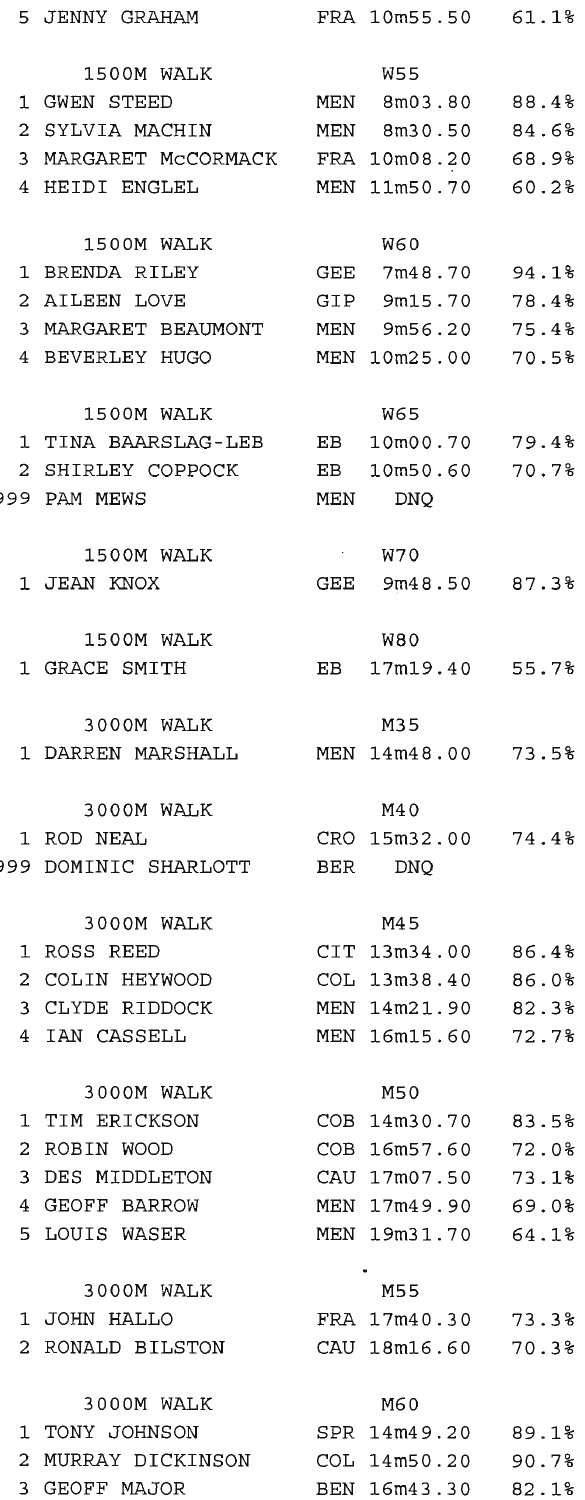| 5 BARRIE WICKS                                          | CRO 18m34.00 71.1% |       |
|---------------------------------------------------------|--------------------|-------|
| 3000M WALK                                              | M65                |       |
| 1 BOB GARDINER                                          | COL 15m40.70 88.4% |       |
| 2 KEN WALTERS                                           | CRO 17m26.20 82.1% |       |
| 3 COLIN SILCOCK-DELANEYGEE 20m29.50 69.8%               |                    |       |
|                                                         |                    |       |
| 4 IAN BEAUMONT                                          | MEN 22m28.50 61.7% |       |
| 3000M WALK                                              | M70                |       |
| 1 GORDON GOURLAY MEN 20m34.10 72.8%                     |                    |       |
| 2 JIM MACHIN                                            | MEN 22m31.00 64.9% |       |
|                                                         |                    |       |
| 3000M WALK                                              | M75                |       |
| 1 STAN MISKIN                                           | CRO 20m54.70 75.8% |       |
| 2 JOHN KILFOYLE                                         | FRA 21m03.70 74.7% |       |
| 3 VICTOR HARLEY /                                       | CAU 22m28.30 70.6% |       |
| 3000M WALK                                              | M85                |       |
| 1 RALPH FIELD.                                          | CAU 25m21.90 73.3% |       |
| 2 ANDY SMITH                                            | CAU 26m34.10 68.7% |       |
|                                                         |                    |       |
| 5KM TRACK WALK                                          | M40                |       |
| 1 MARK DONAHOO                                          | ABE 22m45.50 86.4% |       |
| 2 ROD NEAL                                              | CRO 28m02.40 71.2% |       |
| 5KM TRACK WALK                                          | M45                |       |
| 1 ROSS REED                                             | CIT 23m49.90 84.9% |       |
| 2 COLIN HEYWOOD                                         | COL 24m39.70 82.1% |       |
| 3 IAN CASSELL                                           | MEN 28m24.20       | 71.8% |
|                                                         |                    |       |
| 5KM TRACK WALK                                          | M50                |       |
| 1 ROBIN WOOD                                            | COB 29m30.20 71.4% |       |
| 2 GEOFF BARROW                                          | MEN 31m40.50 67.0% |       |
|                                                         |                    |       |
| 5KM TRACK WALK M55                                      |                    |       |
| 1 RONALD BILSTON CAU 31m26.40 70.5%                     |                    |       |
| 2 JOHN HALLO                                            | FRA 31m48.40 70.3% |       |
| 5KM TRACK WALK                                          | <b>M60</b>         |       |
| 1 MURRAY DICKINSON COL 25m47.00 90.1%                   |                    |       |
| 2 TONY JOHNSON                                          | SPR 25m56.10 87.8% |       |
| 3 GEOFF MAJOR BEN 29m04.60 81.5%                        |                    |       |
| 4 DAVE HERBERT                                          | EB 31m56.10 71.3%  |       |
|                                                         |                    |       |
| 5KM TRACK WALK M65<br>1 BOB GARDINER COL 28m24.00 84.2% |                    |       |
|                                                         |                    |       |
| 2 KEN WALTERS                                           | CRO 30m24.10 81.2% |       |
| 3 COLIN SILCOCK-DELANEYGEE 36m18.00 68.0%               |                    |       |
| 4 IAN BEAUMONT MEN 38m28.70 62.2%                       |                    |       |
|                                                         |                    |       |
| 5KM TRACK WALK                                          | M70                |       |
| 1 JIM MACHIN                                            | MEN 39m30.90 63.9% |       |

4 DAVE HERBERT EB 17rn26.90 75.7%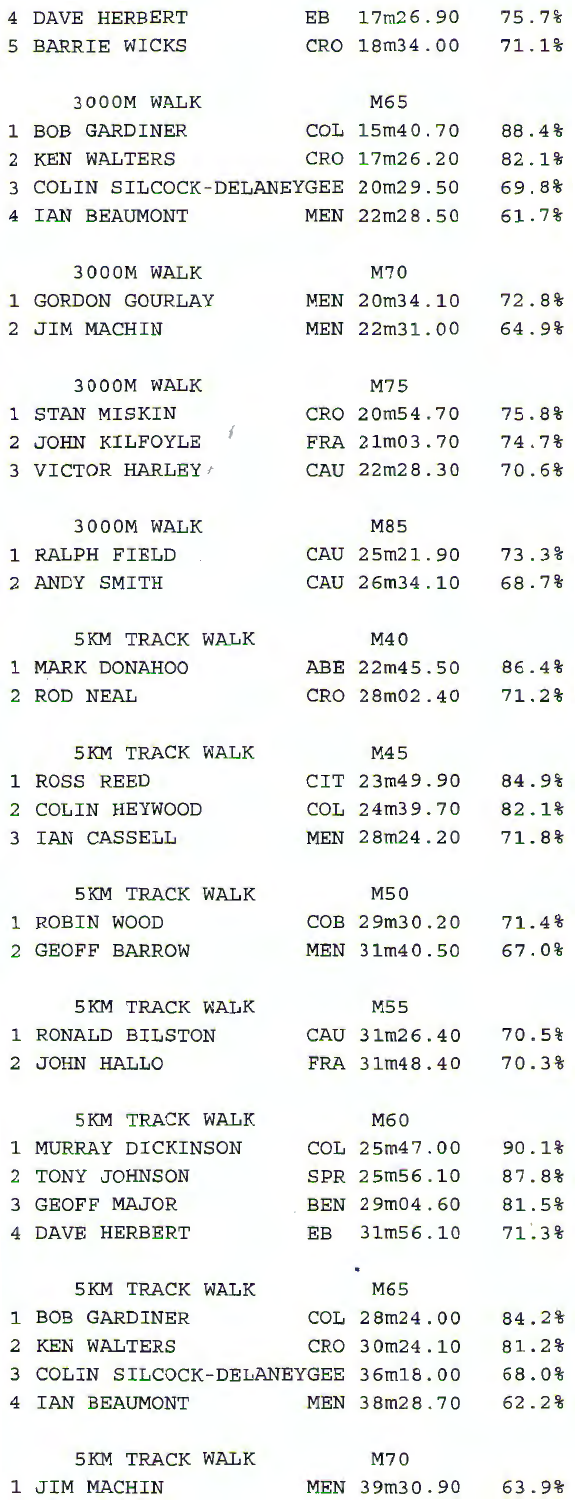|                       | 5KM TRACK WALK                         |     | M75                |       |
|-----------------------|----------------------------------------|-----|--------------------|-------|
|                       | 1 STAN MISKIN                          |     | CRO 35m53.70       | 74.6% |
|                       | 2 JOHN KILFOYLE                        |     | FRA 36m24.10       | 74.5% |
|                       | 3 VICTOR HARLEY                        |     | CAU 36m39.40       | 73.0% |
|                       |                                        |     |                    |       |
|                       | 5KM TRACK WALK                         |     | W35                |       |
|                       | 1 SHARON SCHNYDER                      |     | GEE 26m19.00       | 79.8% |
|                       | 2 ANNETTE MAJOR                        |     | BEN 28m55.40       | 73.7% |
|                       |                                        |     |                    |       |
|                       | 5KM TRACK WALK                         |     | W40                |       |
|                       | 1 JENNY FIELD                          |     | CAU 34m46.40       | 63.1% |
|                       | 2 DENISE LEGGETT                       |     | FRA 35m00.50       | 62.2% |
|                       | 3 HEATHER LANCASTER                    |     | FRA 37m01.50       | 60.2% |
|                       |                                        |     |                    |       |
|                       | 5KM TRACK WALK                         |     | W45                |       |
|                       | 1 JILL COYTE                           |     | GEE 26m34.40       | 85.2% |
|                       | 2 MARLENE GOURLAY                      |     | MEN 27m05.20       | 85.7% |
| 3.                    | ALISON THOMPSON                        |     | CRO 27m53.00       | 82.6% |
|                       | 4 JANET HOLMES                         |     | CAU 29m26.50       | 77.6% |
|                       | 5 JAYNE CARTER                         |     | FRA 35m11.60       | 66.0% |
|                       |                                        |     |                    |       |
|                       | 5KM TRACK WALK                         |     | W50                |       |
|                       | 1 HEATHER CARR                         |     | TOO 27m08.30       | 87.0% |
| $\mathbf{2}^{\prime}$ | CELIA JOHNSON                          |     | SPR 29m24.40       | 81.8% |
|                       | 3 LIZ FELDMAN                          |     | CRO 32m49.10       | 72.6% |
|                       | 4 MARGARET READ                        |     | BER 36m36.80       | 65.7% |
|                       | 5 JENNY GRAHAM                         |     | FRA 38m45.00       | 60.9% |
|                       |                                        |     |                    |       |
|                       | 5KM TRACK WALK                         |     | W55                |       |
|                       | 1 GWEN STEED                           |     | MEN 28m24.00       | 88.8% |
|                       | 2 SYLVIA MACHIN                        |     | MEN 30m50.60       | 82.6% |
|                       | 3 MARGARET MCCORMACK                   |     | FRA 34m59.40       | 70.7% |
| $\overline{4}$        | HEIDI ENGLEL                           |     | MEN 41m58.60       | 60.1% |
|                       |                                        |     |                    |       |
|                       | 5KM TRACK WALK                         |     | W60                |       |
|                       | 1 BRENDA RILEY                         |     | GEE 28m15.80 92.0% |       |
|                       | 2 MARGARET BEAUMONT MEN 34m45.20 76.4% |     |                    |       |
|                       | 3 BEVERLEY HUGO                        |     | MEN 38m02.50 68.3% |       |
|                       | 99 AILEEN LOVE                         |     | GIP DNF            |       |
|                       |                                        |     |                    |       |
|                       | 5KM TRACK WALK                         |     | W65                |       |
|                       | 1 SHIRLEY COPPOCK EB 38m32.00 70.4%    |     |                    |       |
|                       |                                        |     |                    |       |
|                       | 5KM TRACK WALK                         |     | W70                |       |
|                       | 1 JEAN KNOX                            |     | GEE 34m47.80 87.0% |       |
|                       |                                        |     |                    |       |
|                       | LONG JUMP                              |     | M35                |       |
|                       | 1 DARREN SMITH                         |     | COB 5.73           | 71.1% |
|                       | 2 BRETT CURRIE                         |     | MEN 5.25           | 65.2% |
|                       | 3 BRENDAN PHYLAND                      | DON | 4.79               | 59.5% |

|       | M75                          |                |
|-------|------------------------------|----------------|
|       | CRO 35m53.70                 | 74.6%          |
|       | FRA 36m24.10                 | 74.5%          |
|       | ZAU 36m39.40                 | 73.0%          |
|       |                              |                |
|       | W35                          |                |
|       | EE 26m19.00                  | 79.8%          |
|       | BEN 28m55.40                 | 73.7%          |
|       |                              |                |
|       | W40                          |                |
|       | AU 34m46.40                  | 63.1%          |
|       | RA 35m00.50                  | 62.2%          |
|       | RA 37m01.50                  | 60.2%          |
|       |                              |                |
|       | W45                          |                |
|       | EE 26m34.40                  | 85.2%          |
| 1EN   | 27m05.20                     | 85.7%          |
| CRO . | 27m53.00                     | 82.6%          |
|       | 2AU 29m26.50                 | 77.6%          |
|       | FRA 35m11.60                 | 66.0%          |
|       |                              |                |
|       | W50                          |                |
|       | TOO 27m08.30                 | 87.0%          |
|       | SPR 29m24.40                 | 81.8%          |
| CRO   | 32m49.10                     | 72.6%          |
|       | BER 36m36.80                 | 65.7%          |
|       | FRA 38m45.00                 | 60.9%          |
|       |                              |                |
|       | W55                          |                |
|       | EN 28m24.00                  | 88.8%          |
|       | IEN 30m50.60                 | 82.6%          |
|       | FRA 34m59.40                 | 70.7%          |
|       | EN 41m58.60                  | 60.1%          |
|       |                              |                |
|       | <b>W60</b>                   |                |
|       | EE 28m15.80                  | 92.0%          |
|       | IEN 34m45.20<br>IEN 38m02.50 | 76.4%<br>68.3% |
| 9IP   | $_{\rm DNF}$                 |                |
|       |                              |                |
|       | W65                          |                |
|       | EB 38m32.00                  | 70.4%          |
|       |                              |                |
|       | W70                          |                |
|       | EE 34m47.80                  | 87.0%          |
|       |                              |                |
|       | M35                          |                |
| COB   | 5.73                         | 71.1%          |
| 1EN   | 5.25                         | 65.2%          |
| OON   | 4.79                         | 59.5%          |

LONG JUMP M40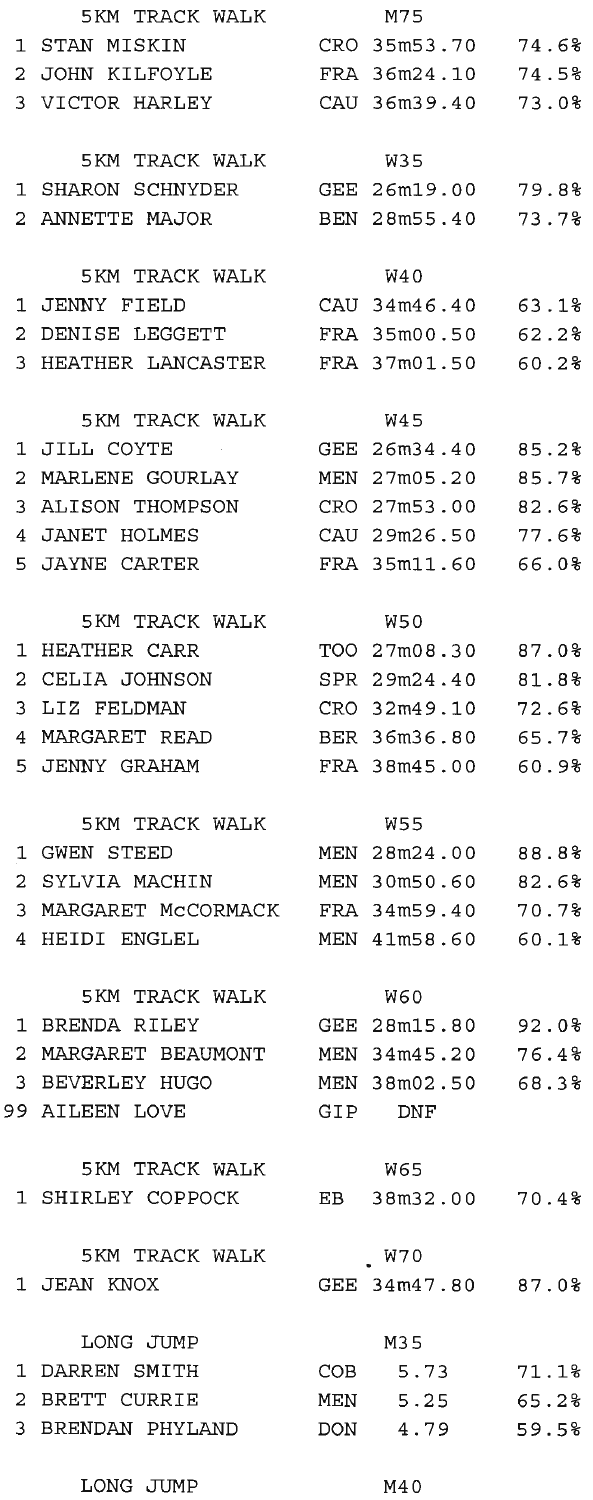| 1  | KIRTHI PERERA                    |     | SPR 5.60       | 74.3% |
|----|----------------------------------|-----|----------------|-------|
|    | 2 GLENN WHITE                    |     | CAU 5.46       | 70.6% |
|    | 3 MARK CAUCHI                    |     | CIT 4.91       | 64.3% |
|    | 4 ROB HOPCROFT                   | EB  | 4.81           | 63.8% |
|    |                                  |     |                |       |
|    | LONG JUMP                        |     | M4 5           |       |
|    | 1 ANDREW WATTS                   |     | KNO 4.73       | 63.6% |
|    | 2 GORDON STEPHEN                 | EB  | 3.60           | 49.8% |
|    |                                  |     |                |       |
|    | LONG JUMP                        |     | M50            |       |
|    | JACK BUCKINGHAM                  |     | 5.04           |       |
| 1  |                                  | EB  |                | 73.5% |
| 2  | PETER LAMB                       |     | GEE 4.97       | 72.5% |
|    | 3 JOHN NEALE                     |     | ABE 4.44       | 64.8% |
|    | 4 KEITH WARWICK                  |     | DON 4.42       | 63.6% |
|    |                                  |     |                |       |
|    | LONG JUMP                        |     | M55            |       |
| 1  | GRAEME RICHARDS                  | FRA | 5.18           | 79.8% |
| 2. | JIM POULTER                      |     | $CIT$ 4.53     | 73.6% |
|    | 3 GRAHAM PHILPOTT                |     | EB 4.16 66.7%  |       |
|    | 4 MYER VORCHHEIMER               |     | CAU 4.09       | 63.9% |
|    |                                  |     |                |       |
|    | LONG JUMP                        |     | M60            |       |
|    | 1 GRAEME NODEN                   | MEN | 5.01           | 85.9% |
|    | 2 IAN MacARTHUR                  |     | FRA 4.91       | 80.8% |
|    |                                  |     |                |       |
|    | LONG JUMP                        |     | M65            |       |
|    | 1 BOB SOULSBY                    | PRO | 3.39           | 61.4% |
|    | 2 NINO STANKOVIC                 | CIT | 3.09           | 56.7% |
|    |                                  |     |                |       |
|    | LONG JUMP                        |     | M70            |       |
|    | 1 WYVERN BURKE                   | EB  | 3.90           | 73.5% |
|    | 2 EARL COOK                      | KNO | 2.77           | 52.2% |
|    |                                  |     |                |       |
|    | LONG JUMP                        |     | M75            |       |
|    | 1 STAN STANKOVIC                 | CIT | 2.97           | 62.48 |
|    |                                  |     |                |       |
|    | LONG JUMP                        |     | W35            |       |
|    | 1 JENNIFER BALDWIN KNO 4.64      |     |                | 66.2% |
|    | 2 ANNA-LISA WHITEHALL THR 3.24   |     |                | 47.0% |
|    |                                  |     |                |       |
|    | LONG JUMP                        |     | W40            |       |
|    | 1 KAREN BLICAVS ABE 4.52 73.6%   |     |                |       |
|    | 2 SALLI-ANN LEE                  |     |                |       |
|    |                                  |     | SPR 4.51       | 73.4% |
|    |                                  |     |                |       |
|    | LONG JUMP                        |     | W50            |       |
|    | 1 KATHRYN HEAGNEY FRA 4.27 75.7% |     |                |       |
|    |                                  |     |                |       |
|    | LONG JUMP                        |     | W55            |       |
|    | 1 NYALA MILLAR                   |     | MEN 3.62 73.1% |       |
|    |                                  |     |                |       |
|    | LONG JUMP                        |     | W75            |       |
|    | 1 GWEN DAVIDSON                  |     | EB 2.59 68.8%  |       |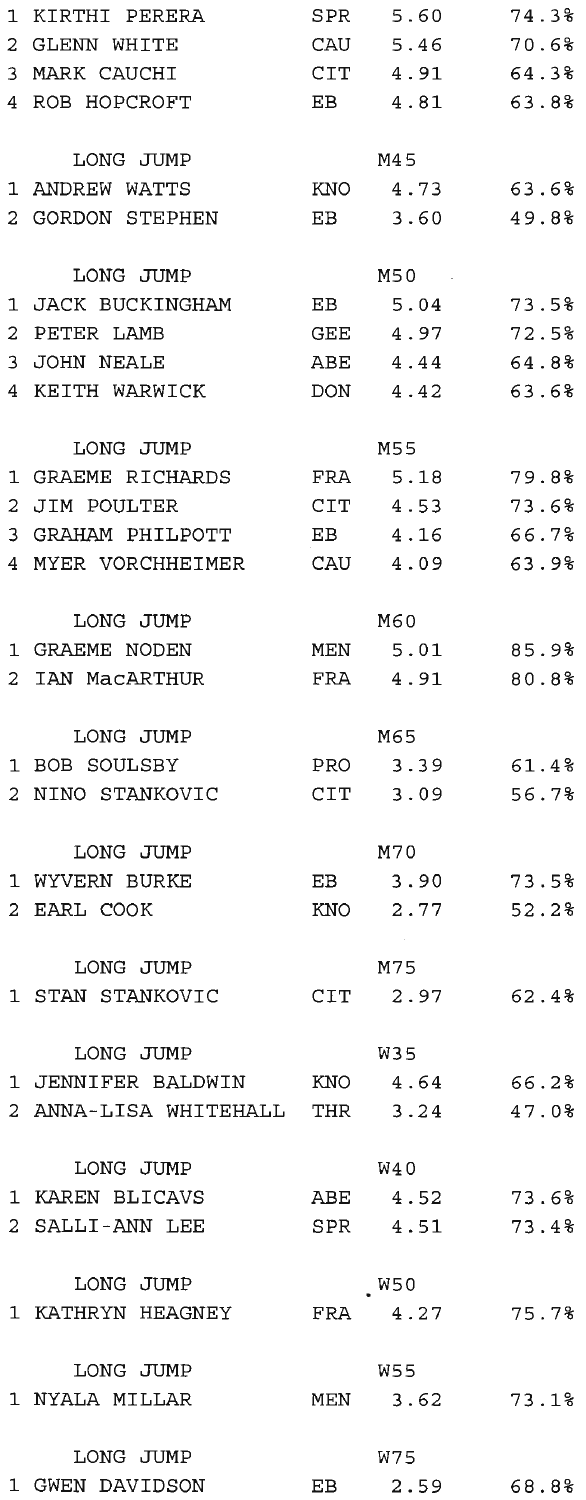|   | TRIPLE JUMP                      |     | M35             |       |
|---|----------------------------------|-----|-----------------|-------|
|   | 1 DARREN SMITH                   | COB | 11.39           | 67.4% |
|   | 2 BRENDAN PHYLAND                |     | DON 10.14 60.0% |       |
|   | 3 BRETT CURRIE                   | MEN | 10.04 59.4%     |       |
|   |                                  |     |                 |       |
|   | TRIPLE JUMP                      |     | M40             |       |
|   | 1 KIRTHI PERERA                  |     | SPR 10.82       | 68.7% |
|   | 2 ROB HOPCROFT                   | EB  | 8.96            | 56.9% |
|   |                                  |     |                 |       |
|   | TRIPLE JUMP                      |     | M45             |       |
|   | 1 CLYDE RIDDOCK                  |     | MEN 8.51        | 56.5% |
|   |                                  |     |                 |       |
|   | TRIPLE JUMP                      |     | M50             |       |
|   | 1 JACK BUCKINGHAM EB 10.13 71.2% |     |                 |       |
|   | 2 TINO FULGENZI                  |     | COL 9.85        | 70.3% |
|   | 3 JOHN NEALE                     | ABE | 9.02            | 63.48 |
|   |                                  |     |                 |       |
|   | TRIPLE JUMP                      |     | M55             |       |
|   | 1 JIM POULTER                    |     | CIT 9.79        | 77.3% |
|   | 2 MYER VORCHHEIMER               |     | CAU 8.45        | 63.98 |
|   |                                  |     |                 |       |
|   | TRIPLE JUMP                      |     | M60             |       |
|   | 1 JULIAN JACOTINE                |     | SPR 10.08       | 81.9% |
|   | 2 GRAEME NODEN                   |     | MEN 9.86        | 82.5% |
|   |                                  |     |                 |       |
|   | TRIPLE JUMP                      |     | M65             |       |
|   | 1 MARCEL SCHNYDER                |     | GEE 7.83        | 68.4% |
| 2 | BOB SOULSBY                      | PRO | 7.33            | 64.9% |
|   | 3 DOUG RAMM                      | ABE | 6.72            | 58.7% |
|   | 4 NINO STANKOVIC                 |     | CIT 6.68        | 60.0% |
|   |                                  |     |                 |       |
|   | TRIPLE JUMP                      |     | M70             |       |
|   | 1 WYVERN BURKE                   | EB  | 8.36            | 77.3% |
|   | 2 LEO COFFEY                     |     | GIP 8.36        | 78.5% |
|   |                                  |     |                 |       |
|   | TRIPLE JUMP                      |     | M75             |       |
|   | 1 STAN STANKOVIC                 |     | CIT 5.03        | 52.28 |
|   |                                  |     |                 |       |
|   | TRIPLE JUMP                      |     | M85             |       |
|   | 1 VIC YOUNGER                    | CAU | 5.10            | 64.0% |
|   | 2 ANDY SMITH                     |     | CAU 3.41        | 40.1% |
|   |                                  |     |                 |       |
|   | TRIPLE JUMP                      |     | W35             |       |
|   | 1 JENNIFER BALDWIN KNO           |     | 9.33            | 63.3% |
|   | 2 ANNA-LISA WHITEHALL THR 7.53   |     |                 | 52.0% |
|   |                                  |     |                 |       |
|   | TRIPLE JUMP                      |     | W4 0            |       |
|   | 1 SALLI-ANN LEE                  |     | SPR 9.21        | 72.48 |
|   |                                  |     |                 |       |
|   | TRIPLE JUMP                      |     | W45             |       |
|   | 1 MARGARET TWEEDIE               | DON | 9.55            | 77.5% |
|   | 2 HEATHER MORRIS                 |     | THR 6.03        | 49.7% |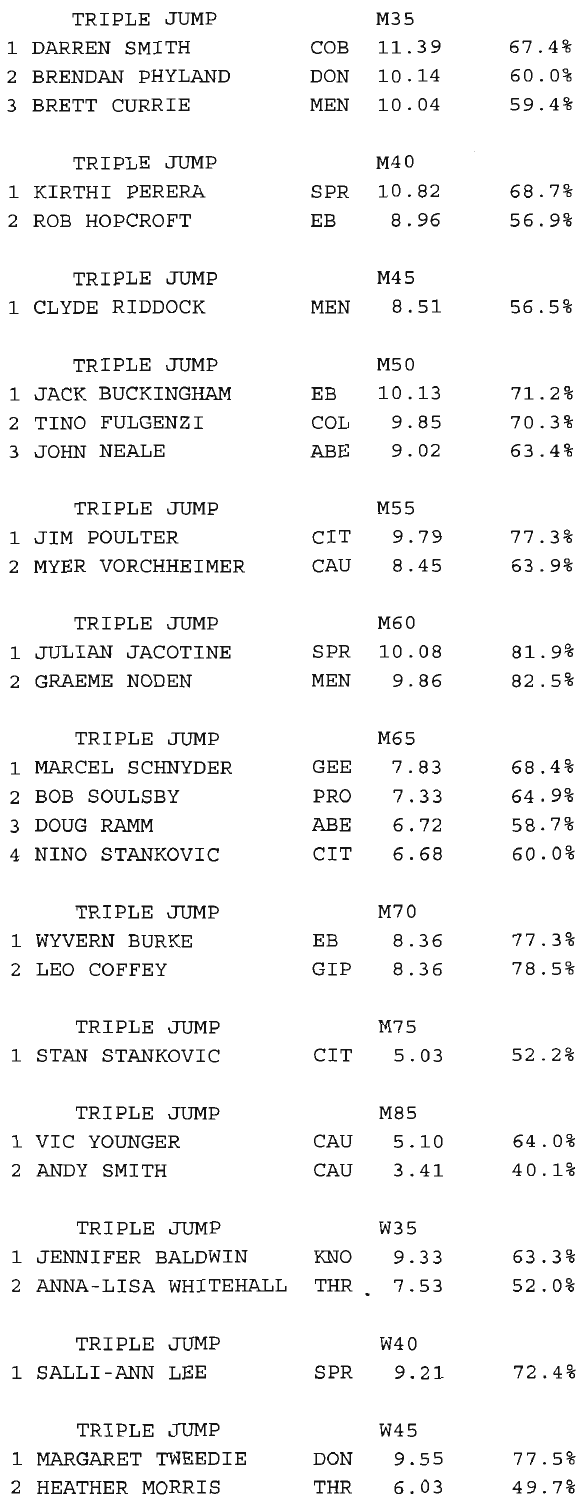| TRIPLE JUMP                       |            | W50            |       |
|-----------------------------------|------------|----------------|-------|
| 1 JUDY CORAM                      |            | THR 5.59 49.1% |       |
|                                   |            |                |       |
| TRIPLE JUMP                       |            | W55            |       |
| 1 NYALA MILLAR                    | <b>MEN</b> | 7.74           | 77.4% |
|                                   |            |                |       |
|                                   |            | M35            |       |
| HIGH JUMP                         |            |                |       |
| 1 DARREN SMITH                    |            | COB 1.76 80.3% |       |
| 2 DARREN OUIX                     |            | CIT 1.60       | 71.4% |
|                                   |            |                |       |
| HIGH JUMP                         |            | M40            |       |
| 1 GREG VARIGOS                    |            | CAU 1.65       | 78.5% |
| 2 ROB HOPCROFT                    |            | EB 1.50        | 72.1% |
| 3 MARK CAUCHI                     |            | CIT 1.45 69.0% |       |
|                                   |            |                |       |
| HIGH JUMP                         |            | M45            |       |
| 1 CLYDE RIDDOCK                   | MEN        | 1.25           | 62.1% |
|                                   |            |                |       |
| HIGH JUMP                         |            | M50            |       |
| 1 JOHN NEALE                      |            | ABE 1.35 69.9% |       |
|                                   |            |                |       |
| 2 DES MIDDLETON                   |            | CAU 1.30       | 69.5% |
| 3 PETER YOUNG                     |            | DON 1.25       | 66.8% |
|                                   |            |                |       |
| HIGH JUMP                         |            | M55            |       |
| 1 JIM POULTER                     |            | CIT 1.30 73.4% |       |
| 2 MYER VORCHHEIMER                |            | CAU 1.25       | 68.3% |
|                                   |            |                |       |
| HIGH JUMP                         |            | M60            |       |
| 1 TOM HANCOCK                     |            | THR 1.45 86.3% |       |
| 2 TONY BRADFORD                   |            | ABE 1.20 68.9% |       |
|                                   |            |                |       |
| HIGH JUMP                         |            | M65            |       |
| 1 BOB SOULSBY                     |            | PRO 1.20       | 73.6% |
|                                   |            |                |       |
| 2 LEO CHARLES                     |            | CAU 1.20 73.6% |       |
| 3 DOUG RAMM                       |            | ABE 1.15       | 69.7% |
|                                   |            |                |       |
| HIGH JUMP                         |            | M70            |       |
| 1 GORDON GOURLAY                  |            | MEN 1.30       | 83.8% |
| 2 WYVERN BURKE                    | EB         | 1.10           | 69.6% |
|                                   |            |                |       |
| HIGH JUMP                         |            | M75            |       |
| 1 STAN STANKOVIC CIT 0.90 62.0%   |            |                |       |
|                                   |            |                |       |
| HIGH JUMP                         |            | M85            |       |
| 1 VIC YOUNGER                     |            | CAU 1.00       | 84.0% |
|                                   |            |                |       |
|                                   |            |                |       |
| HIGH JUMP                         |            | W30            |       |
| 1 MARG DONAGHEY                   |            | EB 1.45 73.2%  |       |
|                                   |            |                |       |
| HIGH JUMP                         |            | W35            |       |
| 1 JENNIFER BALDWIN KNO 1.40 72.1% |            |                |       |
| 2 ANNA-LISA WHITEHALL THR 1.20    |            |                | 62.8% |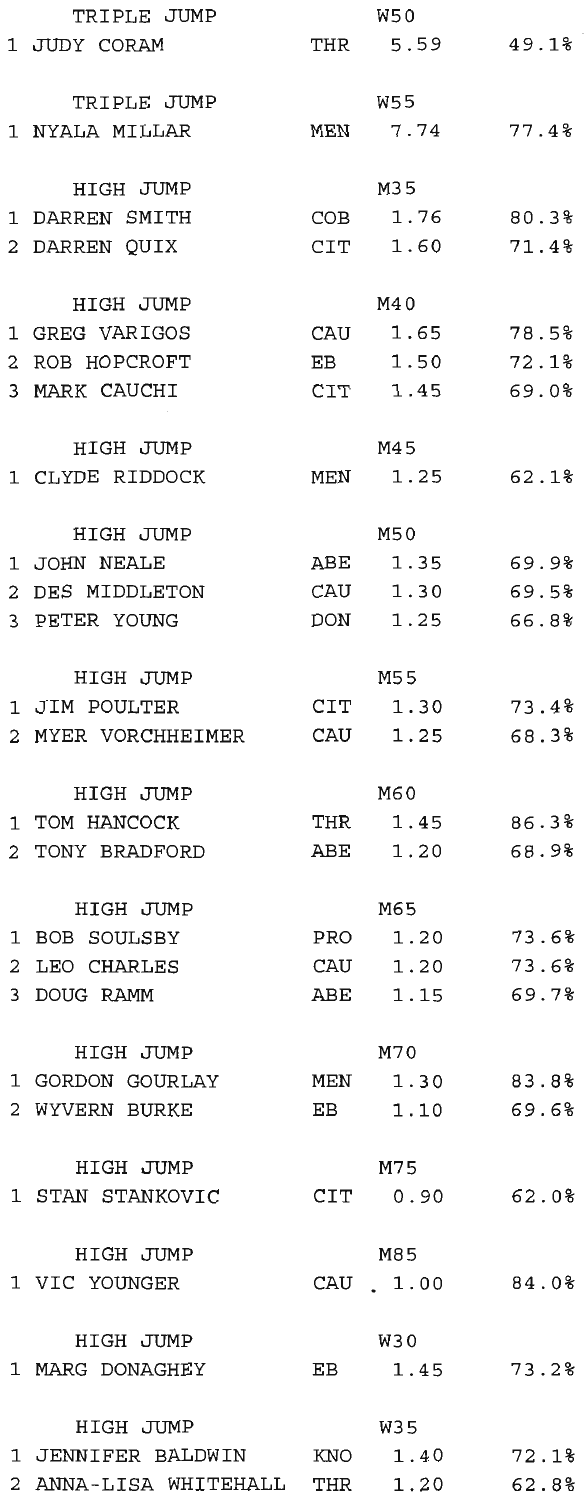| HIGH JUMP                         |     | W40             |       |
|-----------------------------------|-----|-----------------|-------|
| 1 CHRISTINE BRIDLE CIT 1.40 79.5% |     |                 |       |
| 2 SALLI-ANN LEE SPR 1.35 78.0%    |     |                 |       |
|                                   |     |                 |       |
| HIGH JUMP                         |     | W75             |       |
| 1 GWEN DAVIDSON                   | EB  | $1.05$ $92.1%$  |       |
|                                   |     |                 |       |
| POLE VAULT                        |     | M35             |       |
| 1 DARREN SMITH                    |     | COB 3.05 56.2%  |       |
|                                   |     |                 |       |
| POLE VAULT                        |     | M40             |       |
| 1 MARK CAUCHI                     |     | CIT 2.30 44.8%  |       |
|                                   |     |                 |       |
| POLE VAULT                        |     | M50             |       |
| 1 TINO FULGENZI COL 2.75 60.8%    |     |                 |       |
| 2 JOHN NEALE                      | ABE | 1.85            | 40.4% |
|                                   |     |                 |       |
| POLE VAULT                        |     | <b>M55</b>      |       |
| 1 JIM POULTER                     |     | CIT 2.75        | 67.0% |
|                                   |     |                 |       |
| POLE VAULT                        |     | M60             |       |
| 1 KEN PRIESTLEY                   |     | MEN 3.05        | 77.6% |
|                                   |     |                 |       |
| POLE VAULT                        |     | W30             |       |
| 1 VIVIAN POTIRIS 1NV 2.75 66.4%   |     |                 |       |
|                                   |     |                 |       |
| POLE VAULT                        |     | W40             |       |
| 1 DAWN HARTIGAN                   |     | CIT 2.90        | 81.2% |
|                                   |     |                 |       |
| SHOT PUT                          |     | M35             |       |
| 1 BRETT CURRIE MEN 7.16 33.4%     |     |                 |       |
|                                   |     |                 |       |
| SHOT PUT                          |     | M40             |       |
| 1 GREG VARIGOS CAU 7.93 40.4%     |     |                 |       |
| 2 MARK CAUCHI                     |     | CIT 6.93        | 35.3% |
|                                   |     |                 |       |
| SHOT PUT                          |     | M4 5            |       |
| 1 CLYDE RIDDOCK                   |     | MEN 7.80        | 43.4% |
|                                   |     |                 |       |
| SHOT PUT                          |     | M50             |       |
| 1 PETER YOUNG                     |     | DON 12.12 71.3% |       |
| 2 KEITH WARWICK                   |     | DON 9.30 50.1%  |       |
| 3 JOHN NEALE                      |     | ABE 8.54        | 47.0% |
|                                   |     |                 |       |
| SHOT PUT                          |     | .M55            |       |
| 1 GRAEME ROSE                     |     | THR 12.22 76.7% |       |
| 2 JOHN REYNOLDS                   |     | THR 9.80 60.2%  |       |
| 3 MYER VORCHHEIMER                |     | CAU 8.43 51.7%  |       |
|                                   |     |                 |       |
| SHOT PUT                          |     | M60             |       |
| 1 TOM HANCOCK                     |     | THR 11.90 79.3% |       |
| 2 KEN READWIN                     |     | THR 9.75 59.5%  |       |
| 3 MORRIE JAMES                    |     | THR 8.88        | 54.2% |
|                                   |     |                 |       |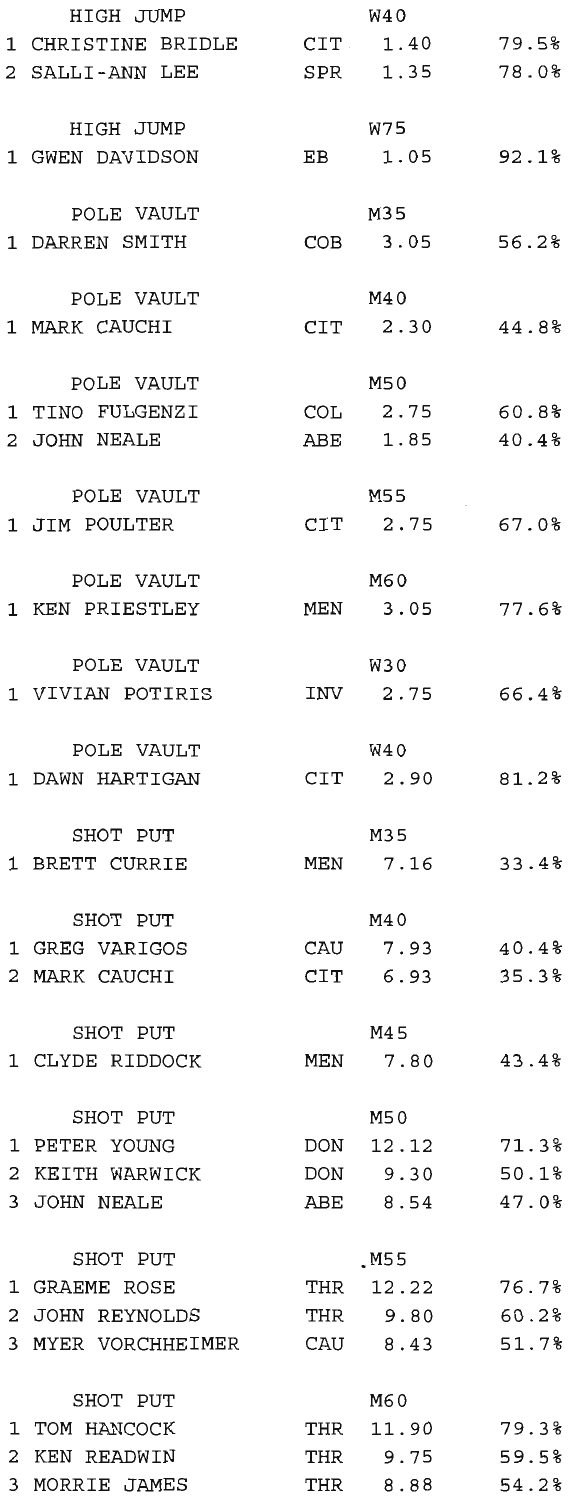| SHOT PUT                          |     | M65            |          |
|-----------------------------------|-----|----------------|----------|
| 1 WIM VAN-WEENEN                  | THR | 10.16          | 75.4%    |
| 2 JOE BALL                        | THR | 10.08          | 70.1%    |
| 3 NINO STANKOVIC                  |     | CIT 8.36 60.8% |          |
| 4 ALWYN HARBOTT                   |     | THR 7.34       | 53.3%    |
| 5 DOUG RAMM                       |     | ABE 7.06       | 49.1%    |
| 6 BRUCE MOULTON                   | CIT | 6.07           | 45.0%    |
|                                   |     |                |          |
| SHOT PUT                          |     | M70            |          |
|                                   |     |                |          |
| 1 MILTON BALLANTYNE               | THR | 10.34          | 73.3%    |
| 2 HARRY STAECKER                  |     | CAU 9.00       | 61.0%    |
| SHOT PUT                          |     | M75            |          |
| 1 STAN STANKOVIC                  |     | CIT 8.34       | 67.3%    |
|                                   |     |                |          |
| 2 KEN KNOX                        |     | THR 8.31       | 65.6%    |
| SHOT PUT                          |     | M80            |          |
| 1 ROY FOLEY                       | THR | 7.20           | 69.48    |
|                                   |     |                |          |
| SHOT PUT                          |     | M85            |          |
| 1 JOHN FRASER                     |     | THR 7.34       | $77.4\,$ |
| 2 VIC YOUNGER                     |     | CAU 6.35       | 78.3%    |
|                                   |     |                |          |
| SHOT PUT                          |     | W30            |          |
| 1 KELLY CARVILL                   |     | THR 10.48      | 48.8%    |
|                                   |     |                |          |
| SHOT PUT                          |     | W35            |          |
| 1 ANNA-LISA WHITEHALL THR         |     | 9.15           | 42.6%    |
| 2 JENNIFER BALDWIN                | KNO | 8.54           | 39.8%    |
|                                   |     |                |          |
| SHOT PUT                          |     | W4 0           |          |
| 1 CHRISTINE BRIDLE CIT 7.35 39.8% |     |                |          |
| 2 SALLI-ANN LEE                   | SPR | 7.18           | 39.9%    |
|                                   |     |                |          |
| SHOT PUT                          |     | W45            |          |
| 1 ELIZABETH SZCZEPANSKACIT 9.52   |     |                | 60.8%    |
| 2 HEATHER MORRIS                  |     | THR 7.45 45.0% |          |
| 3 KRIS BOWLES                     |     | FRA 7.22       | 46.1%    |
|                                   |     |                |          |
| SHOT PUT                          |     | <b>W50</b>     |          |
| 1 CHRIS SCHULTZ                   |     | THR 13.33      | 75.6%    |
| 2 JUDY CORAM                      |     | THR 9.19       | 53.7%    |
| 3 LORRAINE MUSSETT CIT 6.92 41.5% |     |                |          |
| 4 SHARON REYNOLDS                 |     | THR 6.31       | 38.9%    |
| 5 SANDRA MIDDLETON                |     | CAU 6.19       | 37.2%    |
|                                   |     |                |          |
| SHOT PUT                          |     | W55            |          |
| 1 DIANE MORGAN                    |     | CIT 6.52       | 44.98    |
|                                   |     |                |          |
| SHOT PUT                          |     | <b>W60</b>     |          |
| 1 YVONNE HINES                    | PRO | 6.63           | 53.8%    |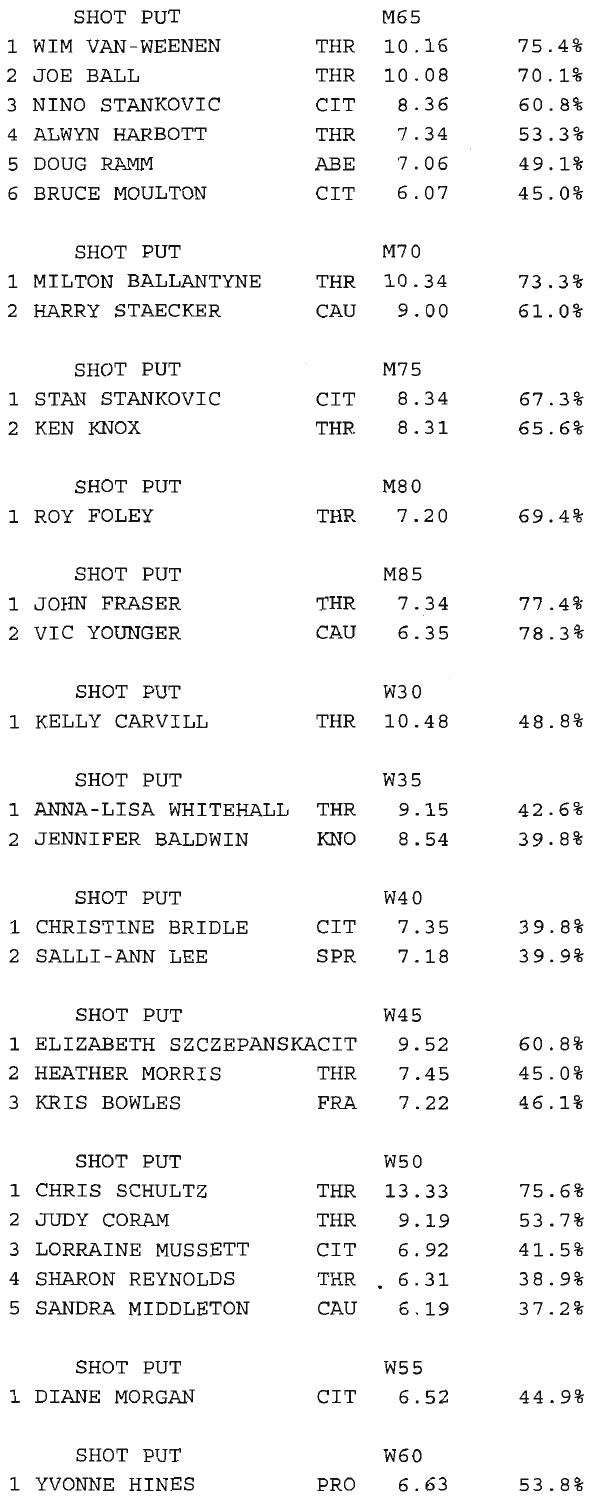| SHOT PUT                            |     | <b>W65</b>       |       |
|-------------------------------------|-----|------------------|-------|
| 1 VAL WORRELL                       |     | THR 7.23         | 63.7% |
| 2 BARBARA WILKIE                    |     | COL 6.37         | 56.1% |
| 3 SHIRLEY MCFARLAND                 | THR | 6.06             | 51.8% |
| 4 TINA BAARSLAG-LEB EB 5.84 54.4%   |     |                  |       |
| SHOT PUT                            |     | W75              |       |
| 1 GWEN DAVIDSON                     | EB  | 5.98             | 73.2% |
| DISCUS THROW                        |     | M35              |       |
| 1 BRETT CURRIE                      |     | MEN 22.00        | 30.9% |
| DISCUS THROW                        |     | M40              |       |
| 1 MARK CAUCHI                       |     | CIT 23.45        | 34.6% |
| DISCUS THROW                        |     | M45              |       |
| 1 CLYDE RIDDOCK /                   |     | MEN 33.70        | 54.2% |
| DISCUS THROW                        |     | M50              |       |
| 1 PETER YOUNG                       |     | DON 38.16        | 63.1% |
| 2 JOHN NEALE                        |     | ABE 36.63        | 56.8% |
| 3 BERNIE CURTIN                     |     | CIT 30.46 48.3%  |       |
| 4 KEITH WARWICK                     |     | DON 29.75        | 45.1% |
| <b>DISCUS THROW</b>                 |     | M55              |       |
| 1 GRAEME ROSE                       |     | THR 37.54 66.3%  |       |
| 2 JOHN REYNOLDS                     |     | THR 34.11 59.0%  |       |
| DISCUS THROW                        |     | M60              |       |
| 1 TOM HANCOCK                       |     | THR 43.43        | 74.5% |
| 2 MORRIE JAMES                      |     | THR 37.11 58.3%  |       |
| 3 KEN READWIN                       |     | THR 31.01 48.7%  |       |
| 4 TONY BRADFORD                     |     | ABE 17.08 27.4%  |       |
| DISCUS THROW                        |     | M65              |       |
| 1 JOE BALL                          |     | THR 35.41 63.4%  |       |
| 2 ALWYN HARBOTT                     |     | THR 25.85 48.4%  |       |
| 3 NINO STANKOVIC                    |     | CIT 25.57 47.8%  |       |
| 4 DOUG RAMM                         |     | ABE 20.99 37.6%  |       |
| DISCUS THROW                        |     | M70              |       |
| 1 HARRY WYNHOVEN                    |     | THR 27.76 55.4%  |       |
| 2 MILTON BALLANTYNE THR 27.66 56.5% |     |                  |       |
| 3 WYVERN BURKE                      |     | EB 26.44 51.6%   |       |
| 4 GORDON GOURLAY                    |     | MEN. 25.11 51.2% |       |
| DISCUS THROW                        |     | M75              |       |
| 1 STAN STANKOVIC                    |     | CIT 27.32 63.5%  |       |
| 2 KEN KNOX                          |     | THR 25.22 57.4%  |       |
| DISCUS THROW                        |     | <b>M80</b>       |       |
| 1 ROY FOLEY                         |     | THR 19.70 54.8%  |       |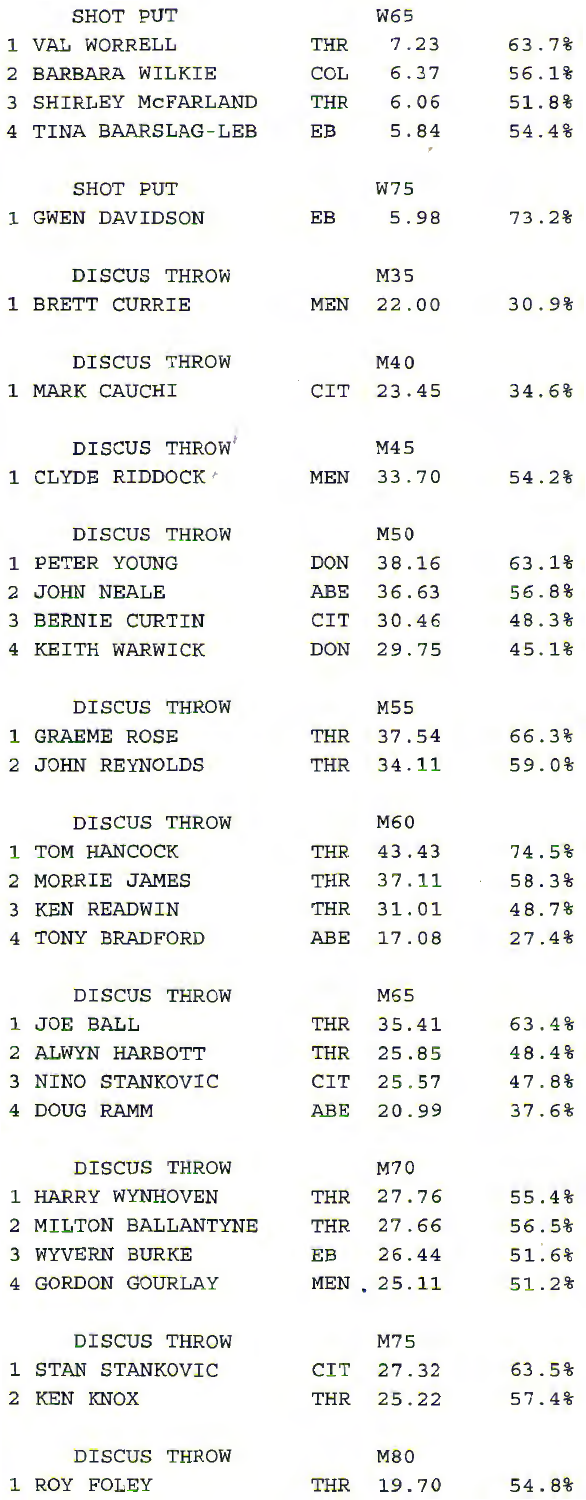|                | DISCUS THROW                   |            | M85             |                |
|----------------|--------------------------------|------------|-----------------|----------------|
|                | 1 JOHN FRASER                  | THR        | 18.23           | 55.4%          |
|                | 2 VIC YOUNGER                  | CAU        | 15.14           | 53.9%          |
|                | 3 ANDY SMITH                   | CAU        | 10.74           | 32.6%          |
|                |                                |            |                 |                |
|                | DISCUS THROW                   |            | <b>W35</b>      |                |
|                | 1 JENNIFER BALDWIN             | KNO        | 29.03           | 39.3%          |
|                | 2 ANNA-LISA WHITEHALL          | THR        | 24.05           | 32.5%          |
|                |                                |            |                 |                |
|                | DISCUS THROW                   |            | <b>W40</b>      |                |
|                | 1 SALLI-ANN LEE                |            | SPR 21.82       | 34.5%          |
|                |                                |            |                 |                |
|                | DISCUS THROW                   |            | <b>W45</b>      |                |
| 1              | ELIZABETH SZCZEPANSKACIT       |            | 30.55           | 54.6%<br>41.9% |
| 2<br>3         | KRIS BOWLES<br>HEATHER MORRIS  | FRA<br>THR | 23.46<br>17.61  | 30.0%          |
|                |                                |            |                 |                |
|                | DISCUS THROW                   |            | W50             |                |
|                | 1 CHRIS SCHULTZ                | THR        | 38.40           | 70.3%          |
|                | 2 SHARON REYNOLDS              | THR        | 18.29           | 36.1%          |
|                | 3 SANDRA MIDDLETON             | CAU        | 17.17           | 33.0%          |
|                | 4 LORRAINE MUSSETT             | CIT        | 14.22           | 27.4%          |
|                |                                |            |                 |                |
|                | DISCUS THROW                   |            | <b>W55</b>      |                |
|                | 1 ASTRID ROSE                  | THR        | 21.76           | 47.3%          |
| $\overline{a}$ | DIANE MORGAN                   | CIT        | 14.20           | 30.9%          |
|                |                                |            |                 |                |
|                | DISCUS THROW                   |            | W60             |                |
|                | 1 YVONNE HINES                 | PRO        | 15.08           | 38.0%          |
| 2              | BEVERLEY HUGO                  | MEN        | 14.98           | 35.9%          |
|                |                                |            |                 |                |
|                | DISCUS THROW                   |            | <b>W65</b>      |                |
|                | 1 VAL WORRELL                  | THR        | 21.65           | 58.7%          |
| 2              | SHIRLEY MCFARLAND              | THR        | 13.07           | 34.5%          |
|                | 3 TINA BAARSLAG-LEB            | EB         | 11.86           | 33.7%          |
|                |                                |            |                 |                |
|                | DISCUS THROW                   |            | W70             |                |
|                | 1 JEAN O'NEILL                 |            | MEN 11.44       | 35.0%          |
|                | DISCUS THROW                   |            | W75             |                |
|                | 1 GWEN DAVIDSON EB 17.15 62.3% |            |                 |                |
|                |                                |            |                 |                |
|                | JAVELIN THROW                  |            | M35             |                |
|                | 1 DARREN SMITH                 |            | COB 29.26       | 35.4%          |
|                | 2 BRETT CURRIE                 |            | MEN 23.41 28.3% |                |
|                |                                |            |                 |                |
|                | JAVELIN THROW                  |            | M40             |                |
|                | 1 MARK CAUCHI                  |            | CIT 43.02 56.1% |                |
|                |                                |            |                 |                |
|                | JAVELIN THROW                  |            | M45             |                |
|                | 1 CLYDE RIDDOCK                |            | MEN 35.36 49.7% |                |
|                | 2 ANDREW WATTS                 |            | KNO 34.21       | 46.3%          |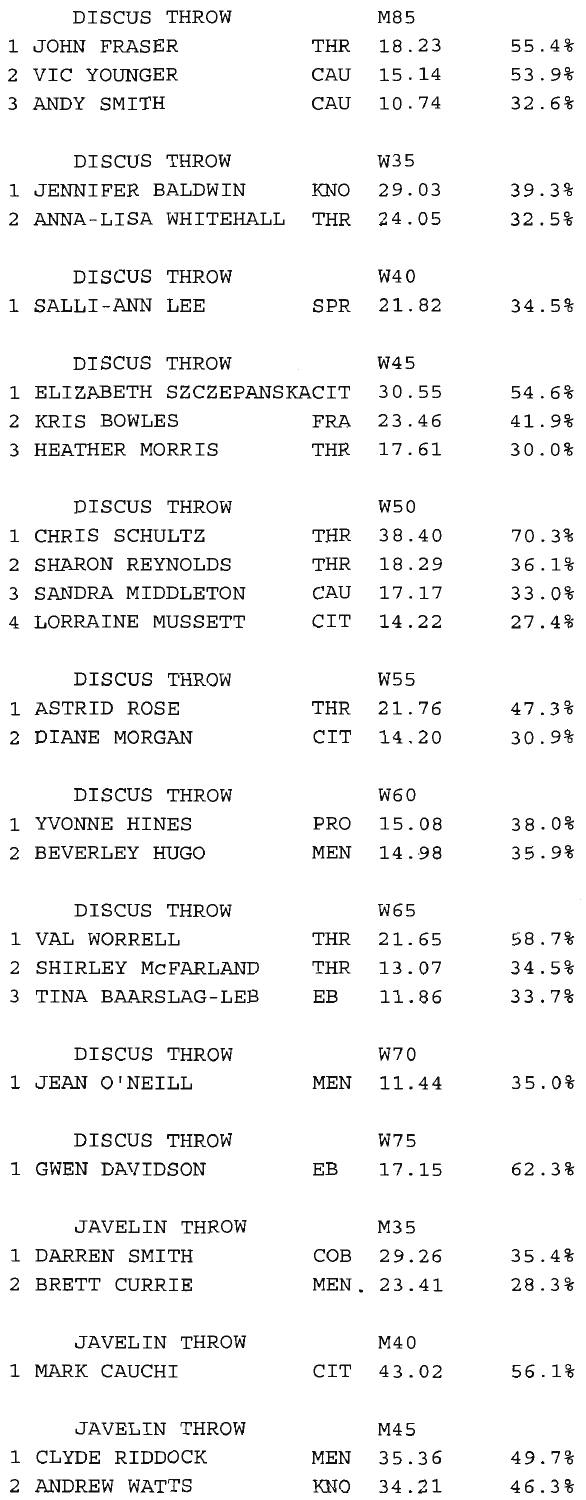|                | JAVELIN THROW                      |     | M50                          |                |
|----------------|------------------------------------|-----|------------------------------|----------------|
|                | 1 ANDREW FARR                      | MEN | 51.82                        | 78.6%          |
| 2              | KEITH WARWICK                      |     | DON 41.30                    | 61.4%          |
| 3              | PETER YOUNG                        |     | DON 40.32                    | 64.7%          |
|                | 4 JOHN NEALE                       | ABE | 28.15                        | 42.7%          |
|                |                                    |     |                              |                |
|                | JAVELIN THROW                      |     | M55                          |                |
|                | 1 GRAEME ROSE                      |     | THR 50.07                    | 85.1%          |
| 2              | JOHN REYNOLDS                      |     | THR 26.20                    | 43.6%          |
| 3              | BRIAN TAIT                         | EB. | 23.63                        | 41.7%          |
|                | 4 ANDREW FRASER                    | EB  | 21.28                        | 37.5%          |
|                |                                    |     |                              |                |
|                | JAVELIN THROW                      |     | M60                          |                |
| 1              | TOM HANCOCK                        |     | THR 38.48                    | 68.7%          |
| 2              | IAN MacARTHUR                      | FRA | 31.18                        | 51.6%          |
| 3              | TONY BRADFORD                      | ABE | 24.79                        | 41.8%          |
| 4              | RON STOBAUS                        | ABE | 24.09                        | 40.6%          |
|                | 5 MORRIE JAMES                     | THR | 22.97                        | 38.0%          |
|                |                                    |     |                              |                |
|                | JAVELIN THROW                      |     | M65                          |                |
|                | 1 JOE BALL                         | THR | 31.18                        | 57.8%          |
| $\overline{2}$ | WIM VAN-WEENEN                     | THR | 30.15                        | 59.1%          |
| 3              | BRUCE MOULTON                      | CIT | 29.15                        | 57.2%          |
| 4              | NINO STANKOVIC                     | CIT | 21.82                        | 42.0%          |
| 5.             | DOUG RAMM                          | ABE | 19.01                        | 35.2%          |
|                | 6 ALWYN HARBOTT                    | THR | 16.99                        | 32.7%          |
|                |                                    |     |                              |                |
|                |                                    |     |                              |                |
|                | JAVELIN THROW                      |     | M70                          |                |
|                | 1 HARRY STAECKER                   |     | CAU 30.80                    | 61.5%          |
| 2              | MILTON BALLANTYNE                  |     | THR 25.28                    | 52.5%          |
|                |                                    |     |                              |                |
|                | JAVELIN THROW                      |     | M75                          |                |
| 1              | STAN STANKOVIC                     | CIT | 20.05                        | 46.6%          |
| 2              | KEN KNOX                           | THR | 18.25                        | 41.6%          |
|                |                                    |     |                              |                |
|                | <b>JAVELIN THROW</b>               |     | M80                          |                |
|                | 1 ROY FOLEY                        |     | THR 12.60                    | 34.2%          |
|                | <b>JAVELIN THROW</b>               |     | M85                          |                |
|                | 1 VIC YOUNGER                      |     |                              |                |
|                | 2 JOHN FRASER                      |     | CAU 16.65                    | 55.9%          |
|                | 3 ANDY SMITH                       |     | THR 12.60<br>CAU 9.29        | 36.9%<br>27.2% |
|                |                                    |     |                              |                |
|                | JAVELIN THROW                      |     | W30                          |                |
|                | 1 KELLY CARVILL                    |     | THR 34.10 43.7%              |                |
|                |                                    |     |                              |                |
|                | JAVELIN THROW                      |     | W35                          |                |
|                | 1 ANNA-LISA WHITEHALL THR 26.41    |     |                              | 39.5%          |
|                | 2 JENNIFER BALDWIN                 |     | KNO 26.35                    | 38.3%          |
|                |                                    |     |                              |                |
|                | JAVELIN THROW                      |     | W40                          |                |
|                | 1 DAWN HARTIGAN<br>2 SALLI-ANN LEE |     | CIT 31.33<br>SPR 19.64 36.0% | 57.5%          |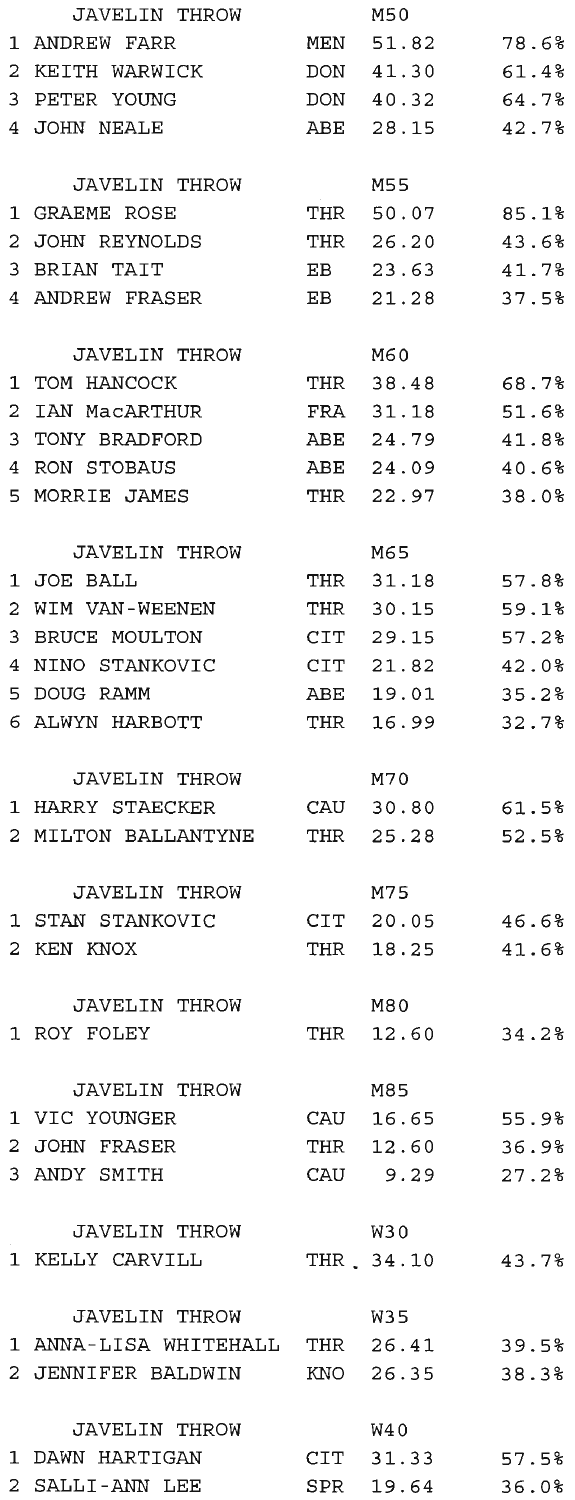| 3 CHRISTINE BRIDLE                     | CIT |                 | 16.31 29.2% |
|----------------------------------------|-----|-----------------|-------------|
| JAVELIN THROW                          |     | W45             |             |
| 1 VIVIENNE CASH                        |     | MEN 21.98 46.0% |             |
| 2 ELIZABETH SZCZEPANSKACIT 18.16 38.0% |     |                 |             |
| 3 HEATHER MORRIS                       |     | THR 13.98       | 27.7%       |
|                                        |     |                 |             |
| JAVELIN THROW                          |     | W50             |             |
| 1 CHRIS SCHULTZ                        |     | THR 27.94 50.8% |             |
| 2 JUDY CORAM                           | THR | 23.92 44.6%     |             |
| 3 LORRAINE MUSSETT                     |     | CIT 13.34       | 25.5%       |
| 4 SANDRA MIDDLETON                     | CAU | 13.12           | 25.1%       |
| JAVELIN THROW                          |     | W60             |             |
| 1 BEVERLEY HUGO                        |     | MEN 15.83 38.1% |             |
| 2 YVONNE HINES                         |     | PRO 14.60       | 37.0%       |
|                                        |     |                 |             |
| JAVELIN THROW                          |     | W65             |             |
| 1 VAL WORRELL                          |     | THR 17.84       | 48.9%       |
| 2 BARBARA WILKIE                       |     | COL 14.58 39.9% |             |
| 3 SHIRLEY MCFARLAND THR 8.20 21.8%     |     |                 |             |
| JAVELIN THROW                          |     | W70             |             |
| 1 JEAN O'NEILL                         |     | MEN 11.13       | 34.6%       |
| JAVELIN THROW                          |     | W75             |             |
| 1 GWEN DAVIDSON                        |     | EB 11.89        | 44.3%       |
|                                        |     |                 |             |
| HAMMER THROW                           |     | M45             |             |
| 1 CLYDE RIDDOCK                        |     | MEN 21.86       | 33.7%       |
| HAMMER THROW                           |     | M50             |             |
| 1 HANS LOTZ                            |     | THR 52.50       | 83.4%       |
| 2 BERNIE CURTIN                        |     | CIT 31.14       | 48.4%       |
| 3 PETER YOUNG                          |     | DON 27.14       | 44.0%       |
| 4 JOHN NEALE                           |     | ABE 26.75 40.7% |             |
|                                        |     |                 |             |
| HAMMER THROW                           |     | M55             |             |
| 1 GRAEME ROSE                          |     | THR 46.80       | 80.8%       |
| 2 JOHN REYNOLDS                        |     | THR 37.35       | 63.2%       |
| HAMMER THROW                           |     | M60             |             |
| 1 KEN READWIN                          |     | THR 46.80 78.5% |             |
| 2 TOM HANCOCK                          |     | THR 44.24       | 80.7%       |
| 3 KEN PRIESTLEY                        |     | MEN 40.92       | 71.6%       |
| 4 GEORGE KNIGHT                        |     | THR 33.28       | 60.7%       |
| 5 MORRIE JAMES                         |     | THR 30.82 51.7% |             |
| HAMMER THROW                           |     | M65             |             |
| 1 WIM VAN-WEENEN                       |     | THR 44.42       | 89.9%       |
| 2 ALWYN HARBOTT                        |     | THR 31.82       | 63.1%       |
| 3 JOE BALL                             |     | THR 28.84 54.8% |             |
| 4 NINO STANKOVIC                       |     | CIT 23.66 46.9% |             |
|                                        |     |                 |             |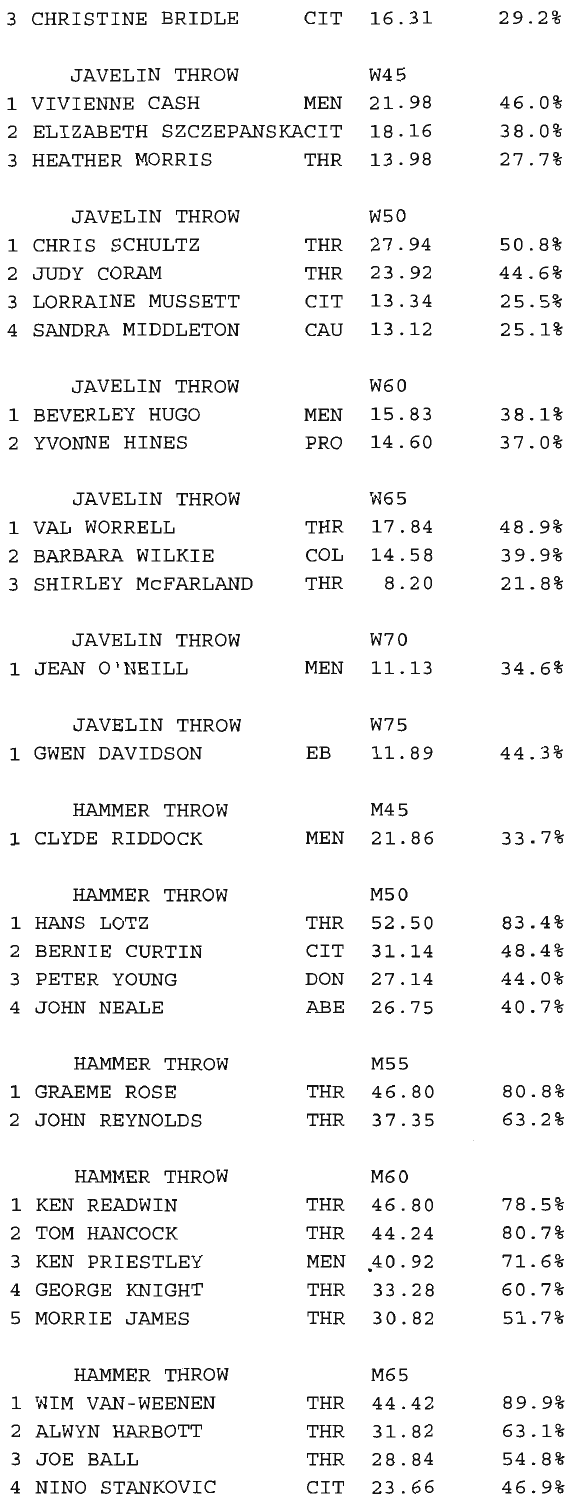| 67.7%<br>1 HARRY WYNHOVEN<br>THR 35.88<br>CAU 34.16<br>63.1%<br>2 HARRY STAECKER<br>3 MILTON BALLANTYNE<br>THR 31.42<br>60.6%<br>M75<br>HAMMER THROW<br>CAU 26.64 55.8%<br>1 AIVARS PAVULINS<br>CIT 26.54<br>58.0%<br>2 STAN STANKOVIC<br>THR 23.84<br>51.0%<br>3 KEN KNOX<br>M80<br>HAMMER THROW<br>1 ROY FOLEY<br>THR 20.32<br>52.78<br>HAMMER THROW<br>M85<br>THR 22.86<br>64.6%<br>1 JOHN FRASER<br>W35<br>HAMMER THROW<br>1 ANNA-LISA WHITEHALL THR 29.70<br>50.9%<br>HAMMER THROW<br>W45<br>1 ELIZABETH SZCZEPANSKACIT 28.38<br>63.1%<br>25.26<br>56.1%<br>KRIS BOWLES<br>FRA<br>2.<br>3 HEATHER MORRIS<br>20.84<br>44.5%<br>THR<br>W50<br>HAMMER THROW<br>36.88<br>72.3%<br>1 CHRIS SCHULTZ<br>THR<br>SHARON REYNOLDS<br>24.20<br>50.4%<br>2<br>THR<br>3 LORRAINE MUSSETT<br>18.89<br>38.6%<br>CIT<br>W55<br>HAMMER THROW<br>65.1%<br>28.84<br>1 ASTRID ROSE<br>THR<br>W65<br>HAMMER THROW<br>1 VAL WORRELL<br>THR 28.62<br>77.3%<br>2 SHIRLEY MCFARLAND<br>THR 17.83<br>47.1%<br>3 TINA BAARSLAG-LEB<br>EB<br>$14.25$ $40.08$<br>W75<br>HAMMER THROW<br>1 GWEN DAVIDSON<br>EB 21.30<br>73.1%<br>WEIGHT THROW<br>M45<br>MEN 8.40<br>1 CLYDE RIDDOCK<br>42.08<br>WEIGHT THROW<br>. M50<br>THR 17.98 83.5%<br>1 HANS LOTZ<br>2 PETER YOUNG<br>DON 11.16 52.6%<br>ABE 9.68<br>3 JOHN NEALE<br>43.6%<br>M55<br>WEIGHT THROW<br>1 GRAEME ROSE<br>THR 16.90<br>83.5%<br>THR 13.73 | HAMMER THROW    | M70 |       |
|------------------------------------------------------------------------------------------------------------------------------------------------------------------------------------------------------------------------------------------------------------------------------------------------------------------------------------------------------------------------------------------------------------------------------------------------------------------------------------------------------------------------------------------------------------------------------------------------------------------------------------------------------------------------------------------------------------------------------------------------------------------------------------------------------------------------------------------------------------------------------------------------------------------------------------------------------------------------------------------------------------------------------------------------------------------------------------------------------------------------------------------------------------------------------------------------------------------------------------------------------------------------------------------------------------------------------------------------------------------------------------|-----------------|-----|-------|
|                                                                                                                                                                                                                                                                                                                                                                                                                                                                                                                                                                                                                                                                                                                                                                                                                                                                                                                                                                                                                                                                                                                                                                                                                                                                                                                                                                                    |                 |     |       |
|                                                                                                                                                                                                                                                                                                                                                                                                                                                                                                                                                                                                                                                                                                                                                                                                                                                                                                                                                                                                                                                                                                                                                                                                                                                                                                                                                                                    |                 |     |       |
|                                                                                                                                                                                                                                                                                                                                                                                                                                                                                                                                                                                                                                                                                                                                                                                                                                                                                                                                                                                                                                                                                                                                                                                                                                                                                                                                                                                    |                 |     |       |
|                                                                                                                                                                                                                                                                                                                                                                                                                                                                                                                                                                                                                                                                                                                                                                                                                                                                                                                                                                                                                                                                                                                                                                                                                                                                                                                                                                                    |                 |     |       |
|                                                                                                                                                                                                                                                                                                                                                                                                                                                                                                                                                                                                                                                                                                                                                                                                                                                                                                                                                                                                                                                                                                                                                                                                                                                                                                                                                                                    |                 |     |       |
|                                                                                                                                                                                                                                                                                                                                                                                                                                                                                                                                                                                                                                                                                                                                                                                                                                                                                                                                                                                                                                                                                                                                                                                                                                                                                                                                                                                    |                 |     |       |
|                                                                                                                                                                                                                                                                                                                                                                                                                                                                                                                                                                                                                                                                                                                                                                                                                                                                                                                                                                                                                                                                                                                                                                                                                                                                                                                                                                                    |                 |     |       |
|                                                                                                                                                                                                                                                                                                                                                                                                                                                                                                                                                                                                                                                                                                                                                                                                                                                                                                                                                                                                                                                                                                                                                                                                                                                                                                                                                                                    |                 |     |       |
|                                                                                                                                                                                                                                                                                                                                                                                                                                                                                                                                                                                                                                                                                                                                                                                                                                                                                                                                                                                                                                                                                                                                                                                                                                                                                                                                                                                    |                 |     |       |
|                                                                                                                                                                                                                                                                                                                                                                                                                                                                                                                                                                                                                                                                                                                                                                                                                                                                                                                                                                                                                                                                                                                                                                                                                                                                                                                                                                                    |                 |     |       |
|                                                                                                                                                                                                                                                                                                                                                                                                                                                                                                                                                                                                                                                                                                                                                                                                                                                                                                                                                                                                                                                                                                                                                                                                                                                                                                                                                                                    |                 |     |       |
|                                                                                                                                                                                                                                                                                                                                                                                                                                                                                                                                                                                                                                                                                                                                                                                                                                                                                                                                                                                                                                                                                                                                                                                                                                                                                                                                                                                    |                 |     |       |
|                                                                                                                                                                                                                                                                                                                                                                                                                                                                                                                                                                                                                                                                                                                                                                                                                                                                                                                                                                                                                                                                                                                                                                                                                                                                                                                                                                                    |                 |     |       |
|                                                                                                                                                                                                                                                                                                                                                                                                                                                                                                                                                                                                                                                                                                                                                                                                                                                                                                                                                                                                                                                                                                                                                                                                                                                                                                                                                                                    |                 |     |       |
|                                                                                                                                                                                                                                                                                                                                                                                                                                                                                                                                                                                                                                                                                                                                                                                                                                                                                                                                                                                                                                                                                                                                                                                                                                                                                                                                                                                    |                 |     |       |
|                                                                                                                                                                                                                                                                                                                                                                                                                                                                                                                                                                                                                                                                                                                                                                                                                                                                                                                                                                                                                                                                                                                                                                                                                                                                                                                                                                                    |                 |     |       |
|                                                                                                                                                                                                                                                                                                                                                                                                                                                                                                                                                                                                                                                                                                                                                                                                                                                                                                                                                                                                                                                                                                                                                                                                                                                                                                                                                                                    |                 |     |       |
|                                                                                                                                                                                                                                                                                                                                                                                                                                                                                                                                                                                                                                                                                                                                                                                                                                                                                                                                                                                                                                                                                                                                                                                                                                                                                                                                                                                    |                 |     |       |
|                                                                                                                                                                                                                                                                                                                                                                                                                                                                                                                                                                                                                                                                                                                                                                                                                                                                                                                                                                                                                                                                                                                                                                                                                                                                                                                                                                                    |                 |     |       |
|                                                                                                                                                                                                                                                                                                                                                                                                                                                                                                                                                                                                                                                                                                                                                                                                                                                                                                                                                                                                                                                                                                                                                                                                                                                                                                                                                                                    |                 |     |       |
|                                                                                                                                                                                                                                                                                                                                                                                                                                                                                                                                                                                                                                                                                                                                                                                                                                                                                                                                                                                                                                                                                                                                                                                                                                                                                                                                                                                    |                 |     |       |
|                                                                                                                                                                                                                                                                                                                                                                                                                                                                                                                                                                                                                                                                                                                                                                                                                                                                                                                                                                                                                                                                                                                                                                                                                                                                                                                                                                                    |                 |     |       |
|                                                                                                                                                                                                                                                                                                                                                                                                                                                                                                                                                                                                                                                                                                                                                                                                                                                                                                                                                                                                                                                                                                                                                                                                                                                                                                                                                                                    |                 |     |       |
|                                                                                                                                                                                                                                                                                                                                                                                                                                                                                                                                                                                                                                                                                                                                                                                                                                                                                                                                                                                                                                                                                                                                                                                                                                                                                                                                                                                    |                 |     |       |
|                                                                                                                                                                                                                                                                                                                                                                                                                                                                                                                                                                                                                                                                                                                                                                                                                                                                                                                                                                                                                                                                                                                                                                                                                                                                                                                                                                                    |                 |     |       |
|                                                                                                                                                                                                                                                                                                                                                                                                                                                                                                                                                                                                                                                                                                                                                                                                                                                                                                                                                                                                                                                                                                                                                                                                                                                                                                                                                                                    |                 |     |       |
|                                                                                                                                                                                                                                                                                                                                                                                                                                                                                                                                                                                                                                                                                                                                                                                                                                                                                                                                                                                                                                                                                                                                                                                                                                                                                                                                                                                    |                 |     |       |
|                                                                                                                                                                                                                                                                                                                                                                                                                                                                                                                                                                                                                                                                                                                                                                                                                                                                                                                                                                                                                                                                                                                                                                                                                                                                                                                                                                                    |                 |     |       |
|                                                                                                                                                                                                                                                                                                                                                                                                                                                                                                                                                                                                                                                                                                                                                                                                                                                                                                                                                                                                                                                                                                                                                                                                                                                                                                                                                                                    |                 |     |       |
|                                                                                                                                                                                                                                                                                                                                                                                                                                                                                                                                                                                                                                                                                                                                                                                                                                                                                                                                                                                                                                                                                                                                                                                                                                                                                                                                                                                    |                 |     |       |
|                                                                                                                                                                                                                                                                                                                                                                                                                                                                                                                                                                                                                                                                                                                                                                                                                                                                                                                                                                                                                                                                                                                                                                                                                                                                                                                                                                                    |                 |     |       |
|                                                                                                                                                                                                                                                                                                                                                                                                                                                                                                                                                                                                                                                                                                                                                                                                                                                                                                                                                                                                                                                                                                                                                                                                                                                                                                                                                                                    |                 |     |       |
|                                                                                                                                                                                                                                                                                                                                                                                                                                                                                                                                                                                                                                                                                                                                                                                                                                                                                                                                                                                                                                                                                                                                                                                                                                                                                                                                                                                    |                 |     |       |
|                                                                                                                                                                                                                                                                                                                                                                                                                                                                                                                                                                                                                                                                                                                                                                                                                                                                                                                                                                                                                                                                                                                                                                                                                                                                                                                                                                                    |                 |     |       |
|                                                                                                                                                                                                                                                                                                                                                                                                                                                                                                                                                                                                                                                                                                                                                                                                                                                                                                                                                                                                                                                                                                                                                                                                                                                                                                                                                                                    |                 |     |       |
|                                                                                                                                                                                                                                                                                                                                                                                                                                                                                                                                                                                                                                                                                                                                                                                                                                                                                                                                                                                                                                                                                                                                                                                                                                                                                                                                                                                    |                 |     |       |
|                                                                                                                                                                                                                                                                                                                                                                                                                                                                                                                                                                                                                                                                                                                                                                                                                                                                                                                                                                                                                                                                                                                                                                                                                                                                                                                                                                                    |                 |     |       |
|                                                                                                                                                                                                                                                                                                                                                                                                                                                                                                                                                                                                                                                                                                                                                                                                                                                                                                                                                                                                                                                                                                                                                                                                                                                                                                                                                                                    |                 |     |       |
|                                                                                                                                                                                                                                                                                                                                                                                                                                                                                                                                                                                                                                                                                                                                                                                                                                                                                                                                                                                                                                                                                                                                                                                                                                                                                                                                                                                    |                 |     |       |
|                                                                                                                                                                                                                                                                                                                                                                                                                                                                                                                                                                                                                                                                                                                                                                                                                                                                                                                                                                                                                                                                                                                                                                                                                                                                                                                                                                                    |                 |     |       |
|                                                                                                                                                                                                                                                                                                                                                                                                                                                                                                                                                                                                                                                                                                                                                                                                                                                                                                                                                                                                                                                                                                                                                                                                                                                                                                                                                                                    |                 |     |       |
|                                                                                                                                                                                                                                                                                                                                                                                                                                                                                                                                                                                                                                                                                                                                                                                                                                                                                                                                                                                                                                                                                                                                                                                                                                                                                                                                                                                    |                 |     |       |
|                                                                                                                                                                                                                                                                                                                                                                                                                                                                                                                                                                                                                                                                                                                                                                                                                                                                                                                                                                                                                                                                                                                                                                                                                                                                                                                                                                                    |                 |     |       |
|                                                                                                                                                                                                                                                                                                                                                                                                                                                                                                                                                                                                                                                                                                                                                                                                                                                                                                                                                                                                                                                                                                                                                                                                                                                                                                                                                                                    |                 |     |       |
|                                                                                                                                                                                                                                                                                                                                                                                                                                                                                                                                                                                                                                                                                                                                                                                                                                                                                                                                                                                                                                                                                                                                                                                                                                                                                                                                                                                    |                 |     |       |
|                                                                                                                                                                                                                                                                                                                                                                                                                                                                                                                                                                                                                                                                                                                                                                                                                                                                                                                                                                                                                                                                                                                                                                                                                                                                                                                                                                                    |                 |     |       |
|                                                                                                                                                                                                                                                                                                                                                                                                                                                                                                                                                                                                                                                                                                                                                                                                                                                                                                                                                                                                                                                                                                                                                                                                                                                                                                                                                                                    |                 |     |       |
|                                                                                                                                                                                                                                                                                                                                                                                                                                                                                                                                                                                                                                                                                                                                                                                                                                                                                                                                                                                                                                                                                                                                                                                                                                                                                                                                                                                    |                 |     |       |
|                                                                                                                                                                                                                                                                                                                                                                                                                                                                                                                                                                                                                                                                                                                                                                                                                                                                                                                                                                                                                                                                                                                                                                                                                                                                                                                                                                                    | 2 JOHN REYNOLDS |     | 66.8% |